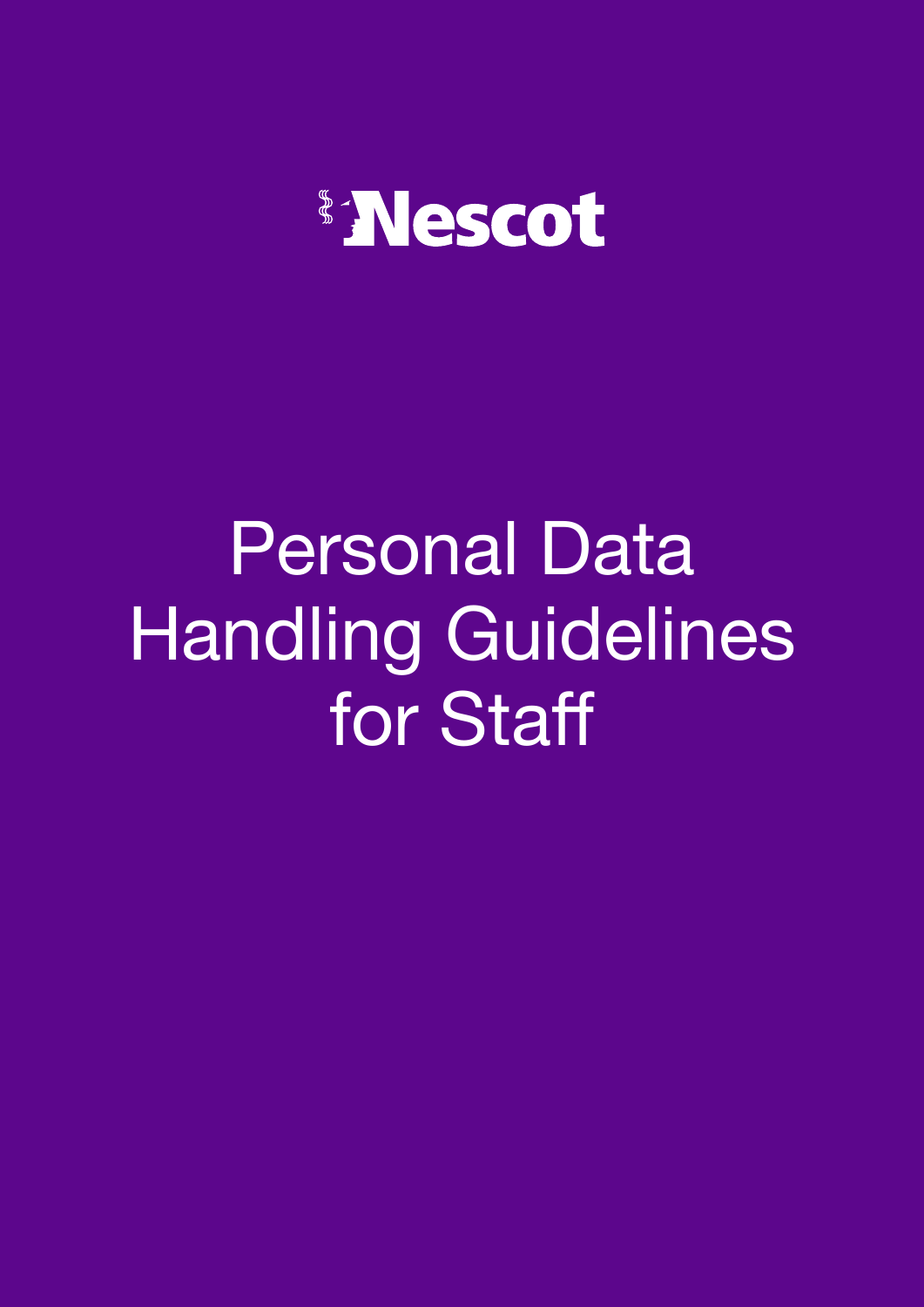## **Personal Data Handling Guidelines for Staff**

| <b>Context</b>                                                                                                                                                                                                                                                                                      | 4                   |
|-----------------------------------------------------------------------------------------------------------------------------------------------------------------------------------------------------------------------------------------------------------------------------------------------------|---------------------|
|                                                                                                                                                                                                                                                                                                     | 4                   |
| Personal data<br><u> 1989 - Johann Stoff, deutscher Stoffen und der Stoffen und der Stoffen und der Stoffen und der Stoffen und der</u>                                                                                                                                                             | 4                   |
|                                                                                                                                                                                                                                                                                                     | 4                   |
|                                                                                                                                                                                                                                                                                                     | 5                   |
| Lawful Basis for Processing Manual Account of the Case of the Case of the Case of the Case of the Case of the                                                                                                                                                                                       | 5                   |
|                                                                                                                                                                                                                                                                                                     |                     |
| Use of Emails and SMS<br><u>Sandan Barrelline</u> and SMS<br>Sandan Barrelline and SMS<br>Sandan Barrelline and SMS<br>Sandan Barrelline and SMS<br>Sandan Barrelline and SMS<br>Sandan Barrelline and SMS<br>Sandan Barrelline and SMS<br>Sandan B                                                 |                     |
| Frequently Asked Questions (Data Access)<br>Can I keep my own database/spreadsheet containing student personal details?<br>4                                                                                                                                                                        |                     |
|                                                                                                                                                                                                                                                                                                     |                     |
| Can I transport personal data off-site?<br><u> 1989 - Johann Stoff, deutscher Stoff, der Stoff, der Stoff, der Stoff, der Stoff, der Stoff, der Stoff, der S</u>                                                                                                                                    | 41<br>4             |
|                                                                                                                                                                                                                                                                                                     | 5                   |
|                                                                                                                                                                                                                                                                                                     |                     |
| <b>Frequently Asked Questions (Data Sharing)</b><br>The police have contacted me requesting information to assist in a criminal investigation, what do I do?                                                                                                                                        | 5<br>$\overline{5}$ |
| A parent phones to ask me for information about a student. Am I able to release information to them?                                                                                                                                                                                                | 71                  |
| receive a data subject access request what should I do?_<br><u> 1989 - Andrea Station Barbara (h. 1989)</u>                                                                                                                                                                                         | 7                   |
|                                                                                                                                                                                                                                                                                                     | $\overline{7}$      |
| Are confidential references subject to data access requests?<br>Are confidential references subject to data access requests?<br>Are confidential references subject to data access requests?                                                                                                        | 8<br>8              |
| If a company approaches us for a reference for a former student, do we have to contact the former student to request<br>consent?                                                                                                                                                                    | 81                  |
| am in the process of procuring a new cloud-based system which requires access to our student data, what should I do<br>to ensure compliance with GDPR?                                                                                                                                              | 91                  |
| need to share data with an external agency/authority/awarding body/service provider, what should I do to ensure<br>compliance with GDPR?                                                                                                                                                            | 9                   |
| An employer phones to ask me for information about an apprentice. Am I able to release information to them?<br>am required to share information with an external agency or local authority, what should I have in place to allow this?                                                              | 91<br>- 9           |
| How do I share personal and sensitive information outside of the College?                                                                                                                                                                                                                           | $\overline{9}$      |
| A third party has asked me to share someone's contact details. Can I share?                                                                                                                                                                                                                         | 9                   |
|                                                                                                                                                                                                                                                                                                     | 10                  |
| <b>Frequently Asked Questions (Communications)</b>                                                                                                                                                                                                                                                  | 10                  |
| Are "keep warm communications" to applicants classed as marketing communications?                                                                                                                                                                                                                   | 101                 |
| do not have consents to contact past employers/clients, how do I get around this, to send out marketing<br>communications?                                                                                                                                                                          | 101                 |
| would like to send out a marketing communication. What should I do to ensure GDPR compliance? 10                                                                                                                                                                                                    |                     |
| sometimes record casual, unprofessional comments about staff or students in emails and on ProMonitor. Are there any<br>implications?<br><u> 1989 - Andrea San Andrea San Andrea San Andrea San Andrea San Andrea San Andrea San Andrea San Andrea San An</u>                                        | 10                  |
|                                                                                                                                                                                                                                                                                                     | 11                  |
| <b>Frequently Asked Questions (Data Currency)</b>                                                                                                                                                                                                                                                   | 11                  |
| A student or staff member wishing to update their personal details on our systems. How do they do this?                                                                                                                                                                                             | 11                  |
|                                                                                                                                                                                                                                                                                                     | 11                  |
| <b>Frequently Asked Questions (Data Security/Storage)</b><br><b>Example 1 Section Condom Condom Condom Condom Condom Condom Condom Condom Condom Condom Condom Condom Condom C</b><br>We keep student work files and portfolios in our staff office on shelves, is that permissible?_______________ | 11<br>11            |
| When I leave my shared office can I leave my PC on?                                                                                                                                                                                                                                                 | 11                  |
| We keep paper copies of forms that contain personal information is that fine?<br>We keep paper copies of forms that contain personal information is that fine?                                                                                                                                      | 11                  |
|                                                                                                                                                                                                                                                                                                     | 11                  |
|                                                                                                                                                                                                                                                                                                     | 12<br>12            |
|                                                                                                                                                                                                                                                                                                     |                     |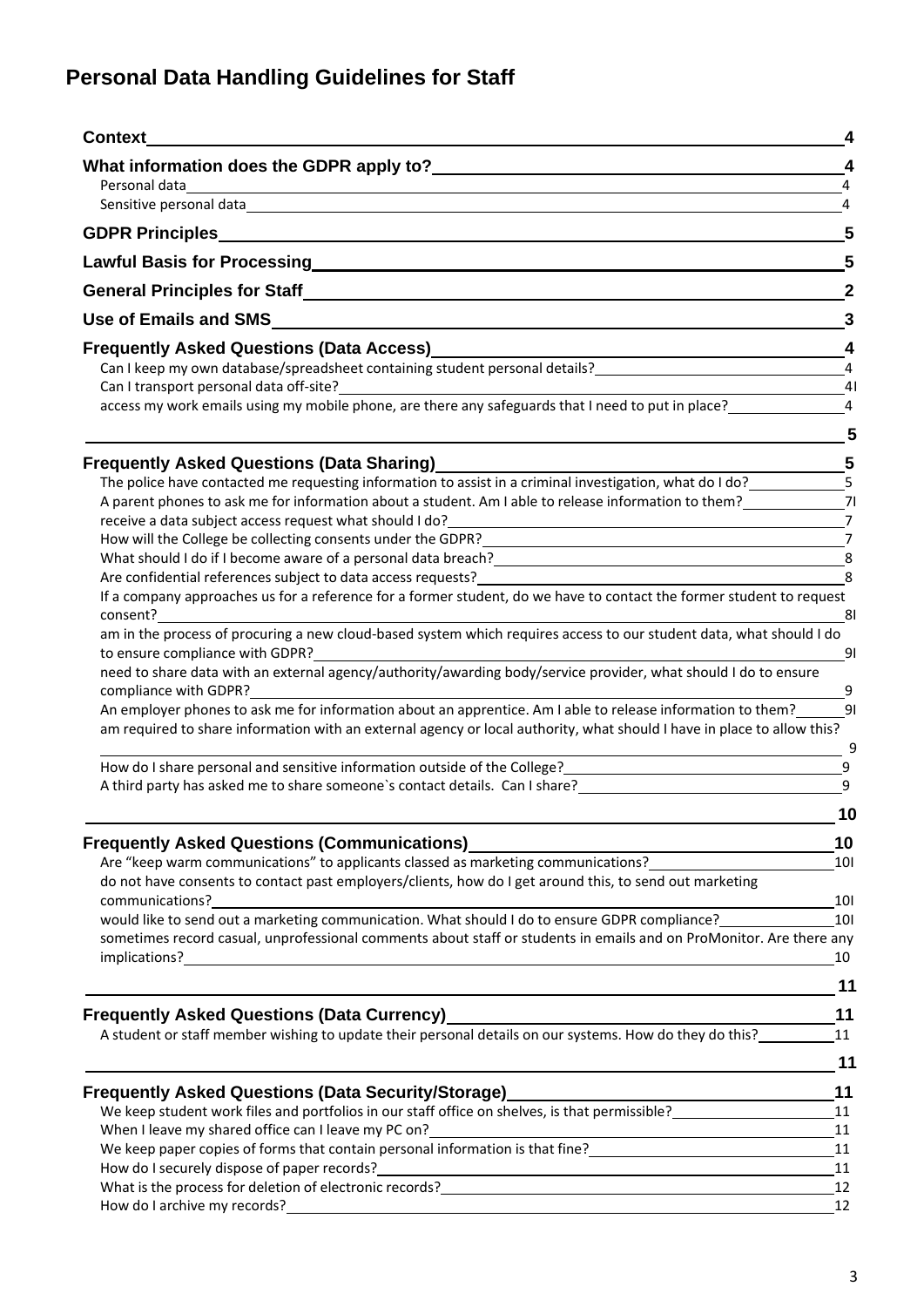## <span id="page-2-0"></span>**Context**

On 25<sup>th</sup> May 2018 the General Data Protection Regulations (GDPR) became a part of UK legislation. It supersedes the Data Protection Act 1998 (DPA) and the UK's implementation of this is being referred to as the Data Protection Act 2018. The main intent of the GDPR is to give individuals more control over their personal data, impose stricter rules to companies handling it and make sure companies embrace new technology to process the influx of data produced.

All NESCOT current and new staff, who work with data of any form, are required to undertake online Educare Training, in order to become familiar with the regulation. These guidelines are to support this training in order to contextualise the GDPR to NESCOT's operations. Staff should also be familiar with the following associated policies and procedures relating to data protection which contain the full detail:

- **NESCOT Data [Protection](https://portal.nescot.ac.uk/quality/Policies/Data%20Protection%20and%20Finance/NESCOT%20Data%20Protection%20Policy%20-%20Jun-18.docx) Policy**
- NESCOT Personal Data Breach Policy and [Notification](https://portal.nescot.ac.uk/quality/Policies/Data%20Protection%20and%20Finance/NESCOT%20Personal%20Data%20Breach%20Policy%20and%20Notification%20Procedure.docx) Procedure
- NESCOT Rights of [Individuals](https://portal.nescot.ac.uk/quality/Policies/Data%20Protection%20and%20Finance/NESCOT%20Rights%20of%20Individuals%20Policy%20and%20Procedure.docx) Policy and Procedure
- **NESCOT Records [Retention](https://portal.nescot.ac.uk/quality/Policies/Data%20Protection%20and%20Finance/NESCOT%20Records%20Retention%20Policy.docx) Policy**
- **Direct Marketing [Guidelines](https://portal.nescot.ac.uk/quality/Policies/Data%20Protection%20and%20Finance/Staff%20Guidelines%20for%20Direct%20Marketing%20-%20FINAL%20%20-%20Jun-18.docx) for Staff**

### <span id="page-2-1"></span>**What information does the GDPR apply to?**

#### <span id="page-2-2"></span>**Personal data**

The GDPR applies to 'personal data' meaning any information relating to an identifiable person who can be directly or indirectly identified in particular by reference to an identifier. The GDPR's definition is now more detailed and makes it clear that information such as an online identifier – eg an IP address – can be personal data.

The GDPR applies to both personal data held electronically and to manual filing systems where personal data are accessible according to specific criteria. This could include chronologically ordered sets of manual records containing personal data

For example, a name and email address is personal data as a unique individual may be identified from the information, or another example would be a name and course title. A job title and general organisational email address or phone number would not be classed as personal data as a unique individual cannot be identified.

#### <span id="page-2-3"></span>**Sensitive personal data**

The GDPR refers to sensitive personal data as "special categories of personal data". As it is more sensitive in nature it requires a higher level of protection and should only be made available to those staff who have a legitimate interest in processing the data. This means personal data about an individual's:

- race:
- ethnic origin;
- political opinions;
- religious or philosophical beliefs;
- trade union membership;
- qenetic data:
- biometric data (where this is used for identification purposes);
- health data:
- sex life; or
- sexual orientation.

Personal data can include information relating to criminal convictions and offences. This also requires a higher level of protection.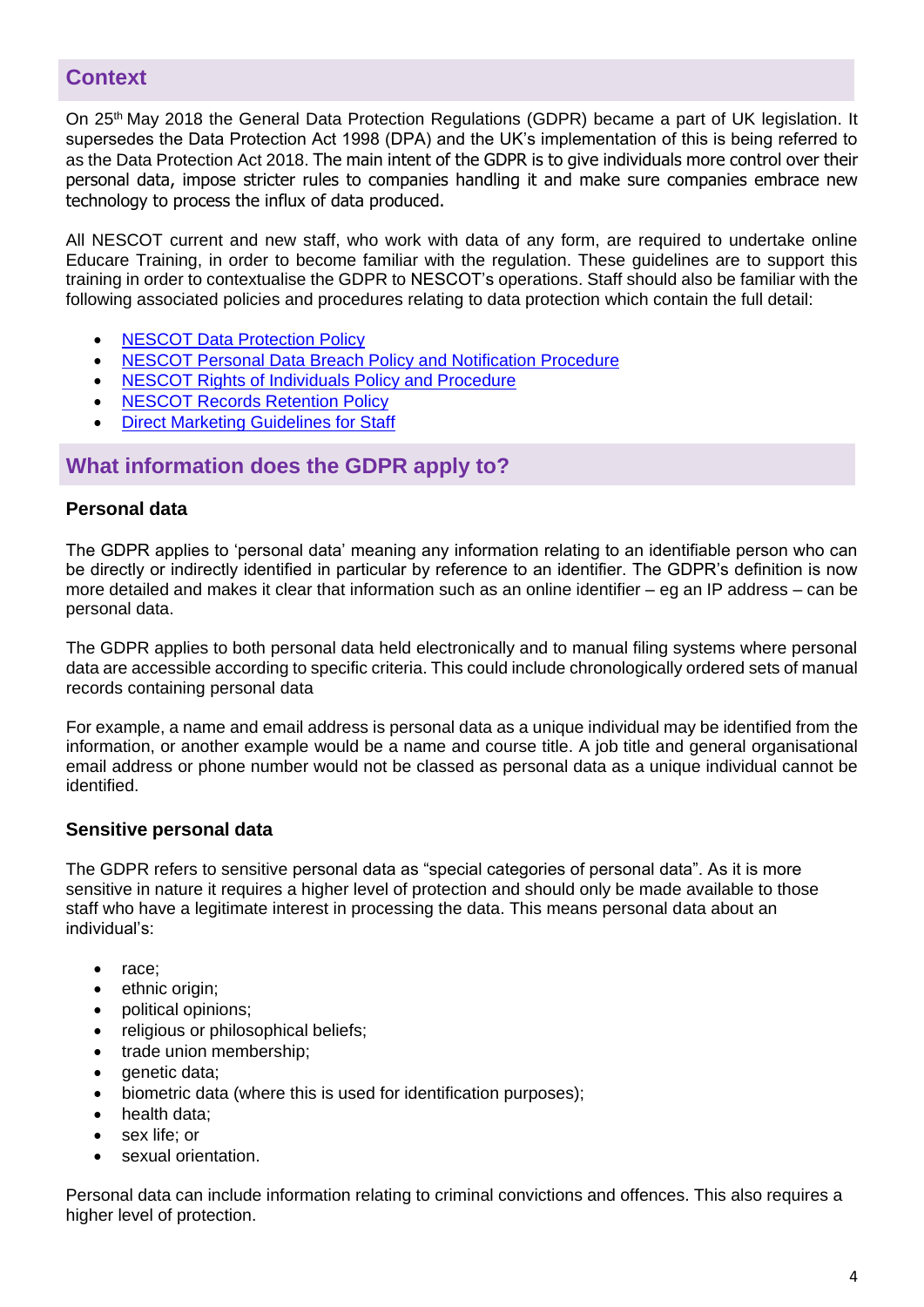## <span id="page-3-0"></span>**GDPR Principles**

Under the GPDR the data protection principles set out the main responsibilities for organisations.

| <b>Lawfulness, fairness</b><br>and transparency | Processed lawfully, fairly and in a transparent manner in<br>relation to individuals.                                                                          |
|-------------------------------------------------|----------------------------------------------------------------------------------------------------------------------------------------------------------------|
| <b>Limited purposes</b>                         | Collected for specified, explicit and legitimate purposes and not<br>further processed in a manner that is incompatible with those<br>purposes.                |
| <b>Minimise Data</b>                            | Adequate, relevant and limited to what is necessary in relation<br>to the purposes for which they are processed.                                               |
| <b>Accuracy</b>                                 | Accurate and, where necessary, kept up to date; every reasonable<br>step must be taken to ensure that personal data that are<br>inaccurate.                    |
| <b>Retention</b>                                | Kept in a form which permits identification of data subjects for no<br>longer than is necessary for the purposes for which the personal<br>data are processed. |
| <b>Integrity and</b><br>confidentiality         | Processed in a manner that ensures appropriate security of the<br>personal data.                                                                               |

## <span id="page-3-1"></span>**Lawful Basis for Processing**

- You must have a valid lawful basis in order to process personal data.
- Most lawful bases require that processing is 'necessary'. If you can reasonably achieve the same purpose without the processing, you won't have a lawful basis.
- You must determine your lawful basis before you begin processing, and you should document it. Take care to get it right first time - you should not swap to a different lawful basis at a later date without good reason.
- If you are processing special category data you need to identify both a lawful basis for general processing and an additional condition for processing this type of data.
- If you are processing criminal conviction data or data about offences you need to identify both a lawful basis for general processing and an additional condition for processing this type of data.
- There are 6 available lawful bases for processing. These are outlined in the table below.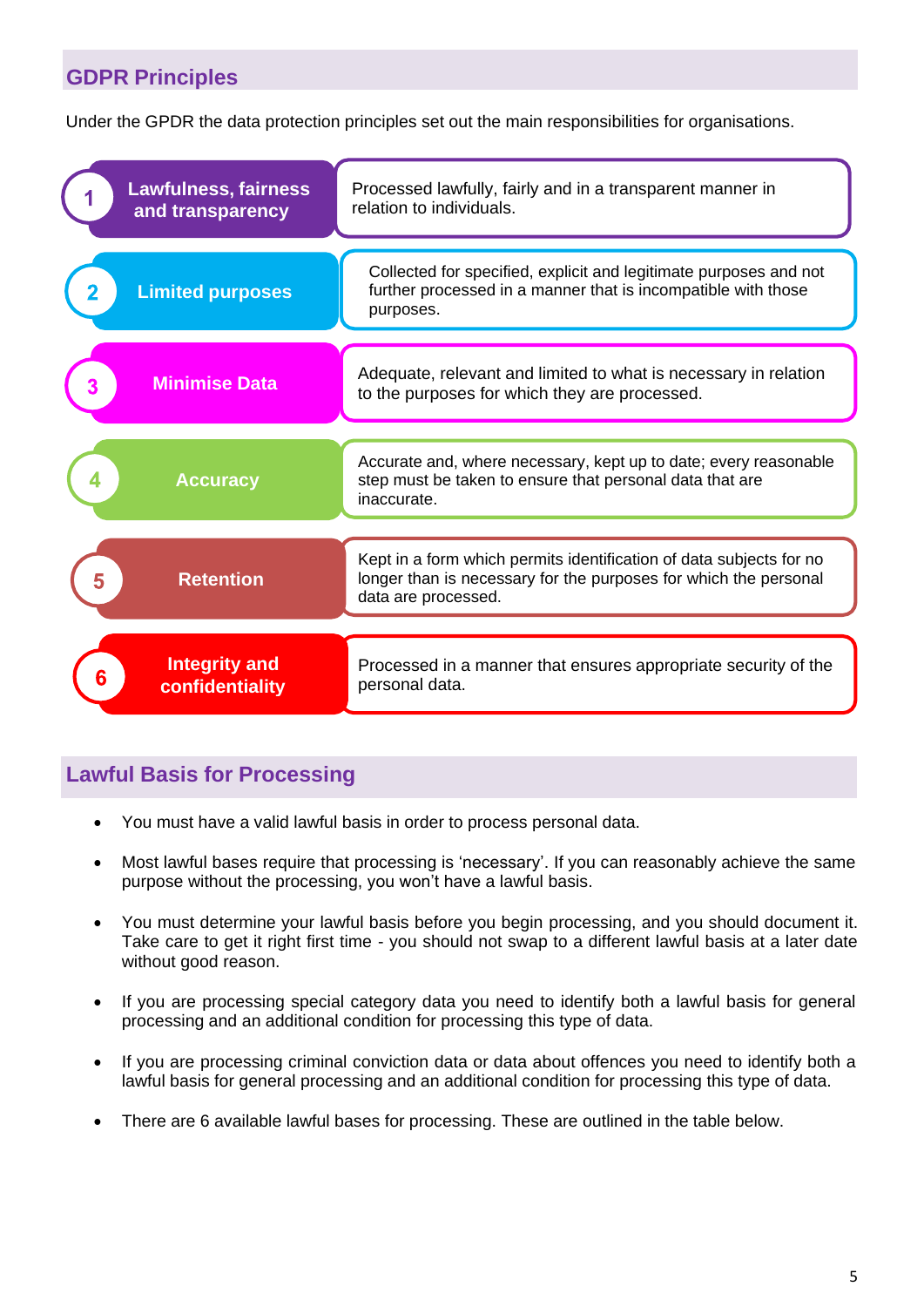| <b>Lawful basis for</b><br>processing | <b>Detail</b>                                                                                                                                                                                                                                                                                                                                                                                                                                                                                                                                                                                                                                                                                                     | <b>NESCOT Examples</b>                                                                                                                               |
|---------------------------------------|-------------------------------------------------------------------------------------------------------------------------------------------------------------------------------------------------------------------------------------------------------------------------------------------------------------------------------------------------------------------------------------------------------------------------------------------------------------------------------------------------------------------------------------------------------------------------------------------------------------------------------------------------------------------------------------------------------------------|------------------------------------------------------------------------------------------------------------------------------------------------------|
| Consent                               | • Consent requires a positive opt-in. Don't use pre-ticked boxes or any other method of default consent.<br>• Explicit consent requires a very clear and specific statement of consent.<br>• Be specific and 'granular' so that you get separate consent for separate things.<br>• Vague or blanket consent is not enough.<br>• Make it easy for people to withdraw consent and tell them how.<br>• Keep evidence of consent - who, when, how, and what you told people.                                                                                                                                                                                                                                          | • Discussing progress<br>with parents and<br>employers,<br>• Sending marketing<br>communications about<br>learning opportunities<br>and/or services. |
| Contractual                           | • You can rely on this lawful basis if you need to process someone's personal data:<br>• to fulfil your contractual obligations to them; or<br>• because they have asked you to do something before entering into a contract (eg provide a quote).<br>• The processing must be necessary. If you could reasonably do what they want without processing their<br>personal data, this basis will not apply.<br>• You should document your decision to rely on this lawful basis and ensure that you can justify your<br>reasoning.                                                                                                                                                                                  | • Staff banking details<br>for salary payment                                                                                                        |
| <b>Vital interest</b>                 | You are likely to be able to rely on vital interests as your lawful basis if you need to process the personal<br>data to protect someone's life.<br>The processing must be necessary. If you can reasonably protect the person's vital interests in another<br>$\bullet$<br>less intrusive way, this basis will not apply.<br>You cannot rely on vital interests for health data or other special category data if the individual is capable<br>$\bullet$<br>of giving consent, even if they refuse their consent.<br>You should consider whether you are likely to rely on this basis, and if so document the circumstances<br>$\bullet$<br>where it will be relevant and ensure you can justify your reasoning. | you would only use this in<br>an emergency<br>safeguarding or medical<br>situation.                                                                  |
| Public task                           | You can rely on this lawful basis if you need to process personal data:<br>$\bullet$<br>'in the exercise of official authority'. This covers public functions and powers that are set out<br>$\circ$<br>in law; or<br>to perform a specific task in the public interest that is set out in law.                                                                                                                                                                                                                                                                                                                                                                                                                   | Sharing data with the<br>police or other public<br>authority in relation to a<br>criminal investigation.                                             |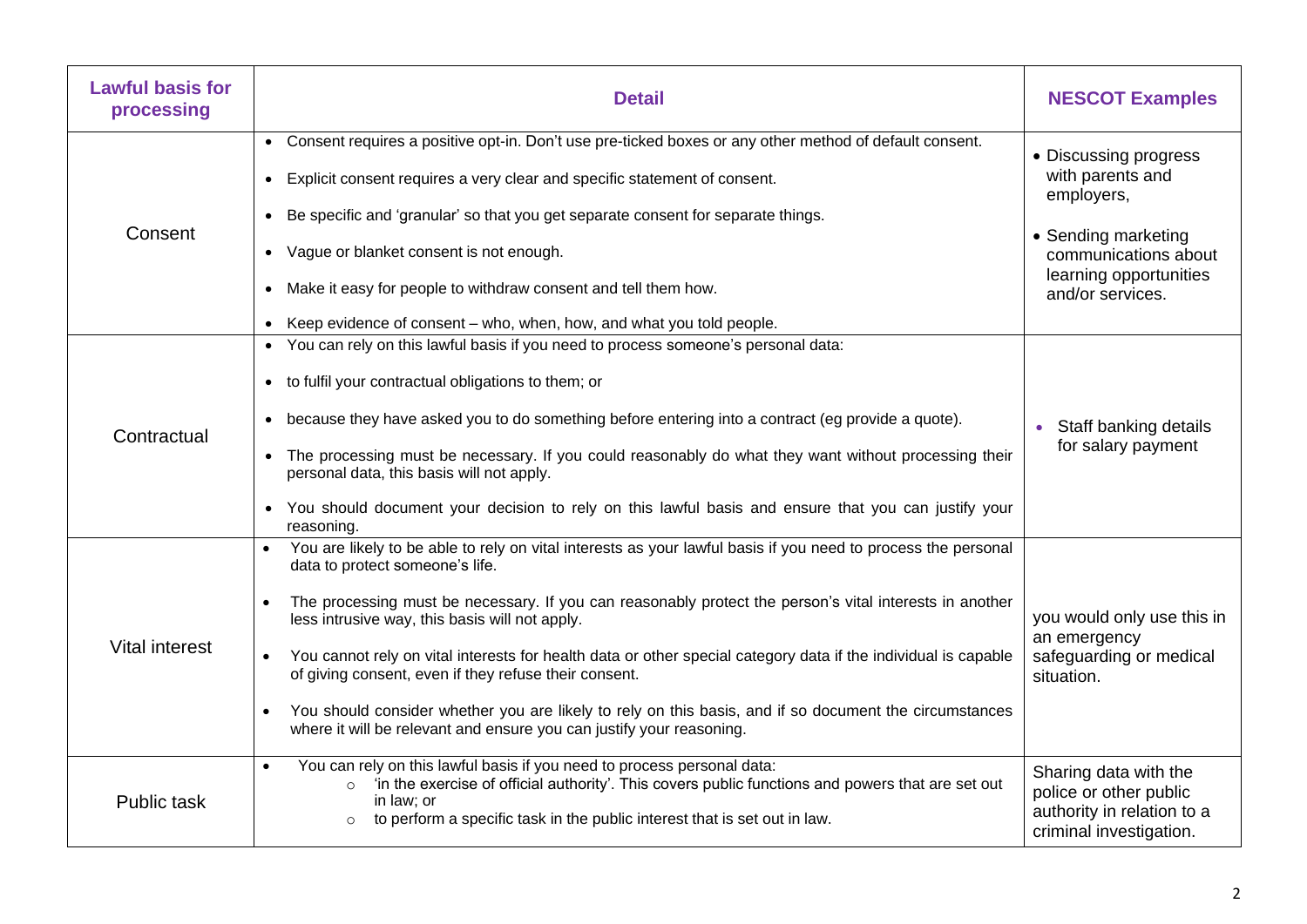| <b>Lawful basis for</b><br>processing | <b>Detail</b>                                                                                                                                                                                                                                                                                                                                                                                                                                                                                                                                                                                                                                                                                                                                                                                                                                                                                                                                                                                                                                                                                                                                                                                                                                                                                                                                                                                                                                                                                                                                                                                                               | <b>NESCOT Examples</b>                                                                                                                                                                                                                                                                         |
|---------------------------------------|-----------------------------------------------------------------------------------------------------------------------------------------------------------------------------------------------------------------------------------------------------------------------------------------------------------------------------------------------------------------------------------------------------------------------------------------------------------------------------------------------------------------------------------------------------------------------------------------------------------------------------------------------------------------------------------------------------------------------------------------------------------------------------------------------------------------------------------------------------------------------------------------------------------------------------------------------------------------------------------------------------------------------------------------------------------------------------------------------------------------------------------------------------------------------------------------------------------------------------------------------------------------------------------------------------------------------------------------------------------------------------------------------------------------------------------------------------------------------------------------------------------------------------------------------------------------------------------------------------------------------------|------------------------------------------------------------------------------------------------------------------------------------------------------------------------------------------------------------------------------------------------------------------------------------------------|
|                                       | It is most relevant to public authorities, but it can apply to any organisation that exercises official<br>$\bullet$<br>authority or carries out tasks in the public interest.<br>You do not need a specific statutory power to process personal data, but your underlying task, function<br>$\bullet$<br>or power must have a clear basis in law.<br>The processing must be necessary. If you could reasonably perform your tasks or exercise your powers<br>$\bullet$<br>in a less intrusive way, this lawful basis does not apply.<br>Document your decision to rely on this basis to help you demonstrate compliance if required. You should<br>$\bullet$                                                                                                                                                                                                                                                                                                                                                                                                                                                                                                                                                                                                                                                                                                                                                                                                                                                                                                                                                               |                                                                                                                                                                                                                                                                                                |
| Legitimate interests                  | be able to specify the relevant task, function or power, and identify its statutory or common law basis.<br>It is likely to be most appropriate where you use people's data in ways they would reasonably expect and<br>$\bullet$<br>which have a minimal privacy impact, or where there is a compelling justification for the processing.<br>If you choose to rely on legitimate interests, you are taking on extra responsibility for considering and<br>$\bullet$<br>protecting people's rights and interests.<br>Public authorities can only rely on legitimate interests if they are processing for a legitimate reason other<br>$\bullet$<br>than performing their tasks as a public authority.<br>There are three elements to the legitimate interests basis. It helps to think of this as a three-part test. You<br>need to:<br>identify a legitimate interest;<br>$\circ$<br>show that the processing is necessary to achieve it; and<br>$\circ$<br>balance it against the individual's interests, rights and freedoms.<br>$\circ$<br>The legitimate interests can be your own interests or the interests of third parties. They can include<br>commercial interests, individual interests or broader societal benefits.<br>The processing must be necessary. If you can reasonably achieve the same result in another less<br>intrusive way, legitimate interests will not apply.<br>You must balance your interests against the individual's. If they would not reasonably expect the<br>processing, or if it would cause unjustified harm, their interests are likely to override your legitimate<br>interests. | The majority of<br>NESCOT's data<br>processing would come<br>under legitimate interests.<br>Other examples could<br>include providing<br>reference for students or<br>staff, reminder emails to<br>former Gas Academy<br>students to advise that<br>their accreditation is about<br>to expire. |
| Special category<br>data              | Special category data is personal data which the GDPR says is more sensitive, and so needs more<br>protection.<br>In order to lawfully process special category data, you must identify both a lawful basis and a separate<br>condition for processing special category data.                                                                                                                                                                                                                                                                                                                                                                                                                                                                                                                                                                                                                                                                                                                                                                                                                                                                                                                                                                                                                                                                                                                                                                                                                                                                                                                                               | Out lawful basis would be<br>legitimate interests. For<br>students we only collect data<br>on ethnic origin and health.                                                                                                                                                                        |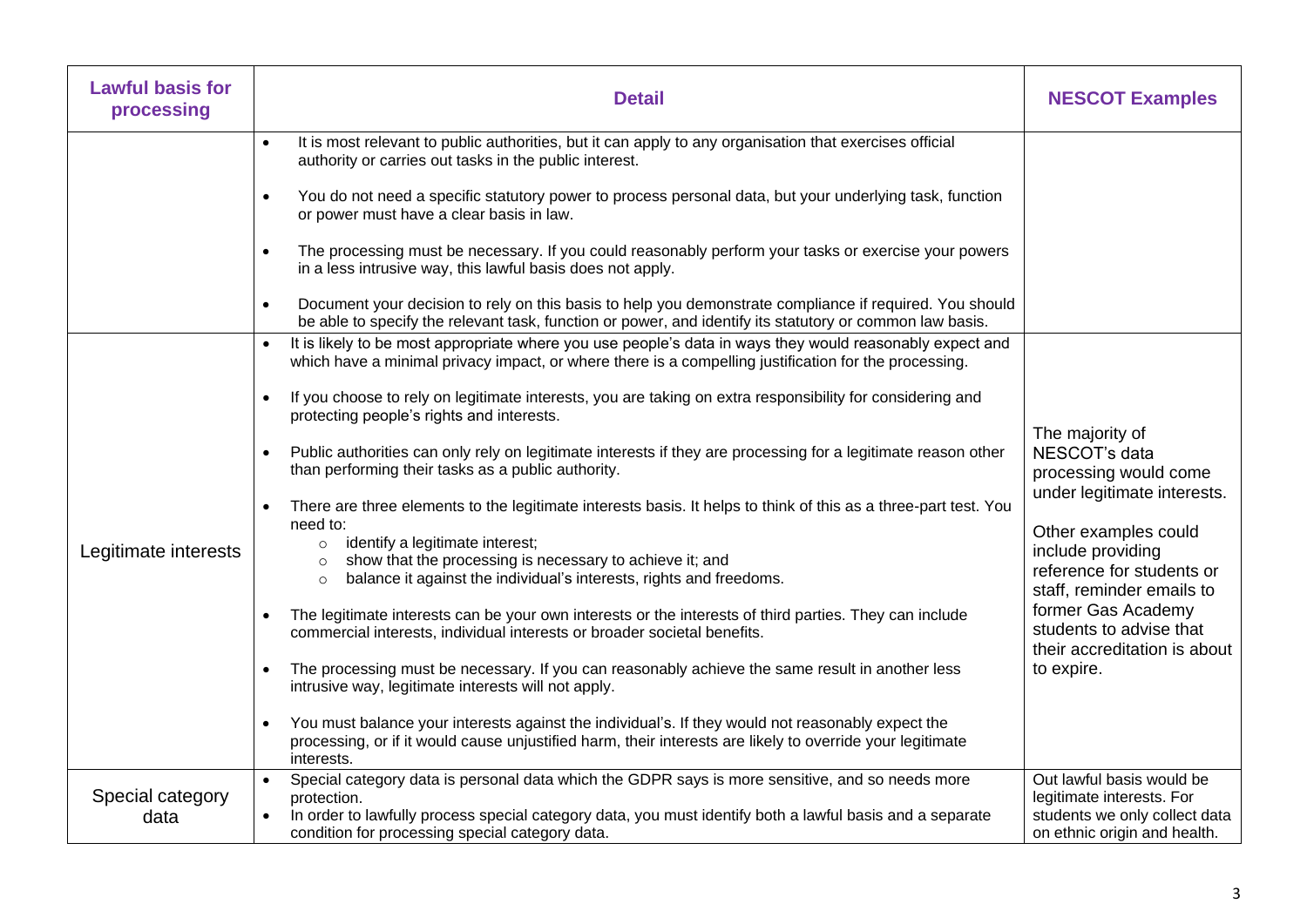| <b>Lawful basis for</b><br>processing | <b>Detail</b>                                                                                                                                                                                                                                                                                                                                                                                                                                                                                                                                                                                                                                                                                                                                                                                                          | <b>NESCOT Examples</b>                                                                                                                                                                                                                          |
|---------------------------------------|------------------------------------------------------------------------------------------------------------------------------------------------------------------------------------------------------------------------------------------------------------------------------------------------------------------------------------------------------------------------------------------------------------------------------------------------------------------------------------------------------------------------------------------------------------------------------------------------------------------------------------------------------------------------------------------------------------------------------------------------------------------------------------------------------------------------|-------------------------------------------------------------------------------------------------------------------------------------------------------------------------------------------------------------------------------------------------|
|                                       | There are ten conditions for processing special category data in the GDPR itself, but the Data Protection<br>Act 2018 introduces additional conditions and safeguards.<br>You must determine your condition for processing special category data before you begin this processing<br>under the GDPR, and you should document it.                                                                                                                                                                                                                                                                                                                                                                                                                                                                                       | We have a contractual<br>requirement to collect this<br>data for our funding bodies<br>the ESFA (FE) and the OfS<br>(HE). As an organisation we<br>would use it to monitor for<br>Equal Opps purposes and<br>enable use to support<br>learning. |
| <b>Criminal Offence</b><br>Data       | To process personal data about criminal convictions or offences, you must have both a lawful basis and<br>either legal authority or official authority for the processing.<br>The GDPR deals with this type of data in a similar way to special category data, and sets out specific<br>conditions providing lawful authority for processing it.<br>You can also process this type of data if you have official authority to do so because you are processing<br>the data in an official capacity.<br>You cannot keep a comprehensive register of criminal convictions unless you do so in an official capacity.<br>You must determine your condition for lawful processing of offence data (or identify your official authority<br>for the processing) before you begin the processing, and you should document this. | • DBS Checks,<br>• declaration of unspent<br>criminal convictions                                                                                                                                                                               |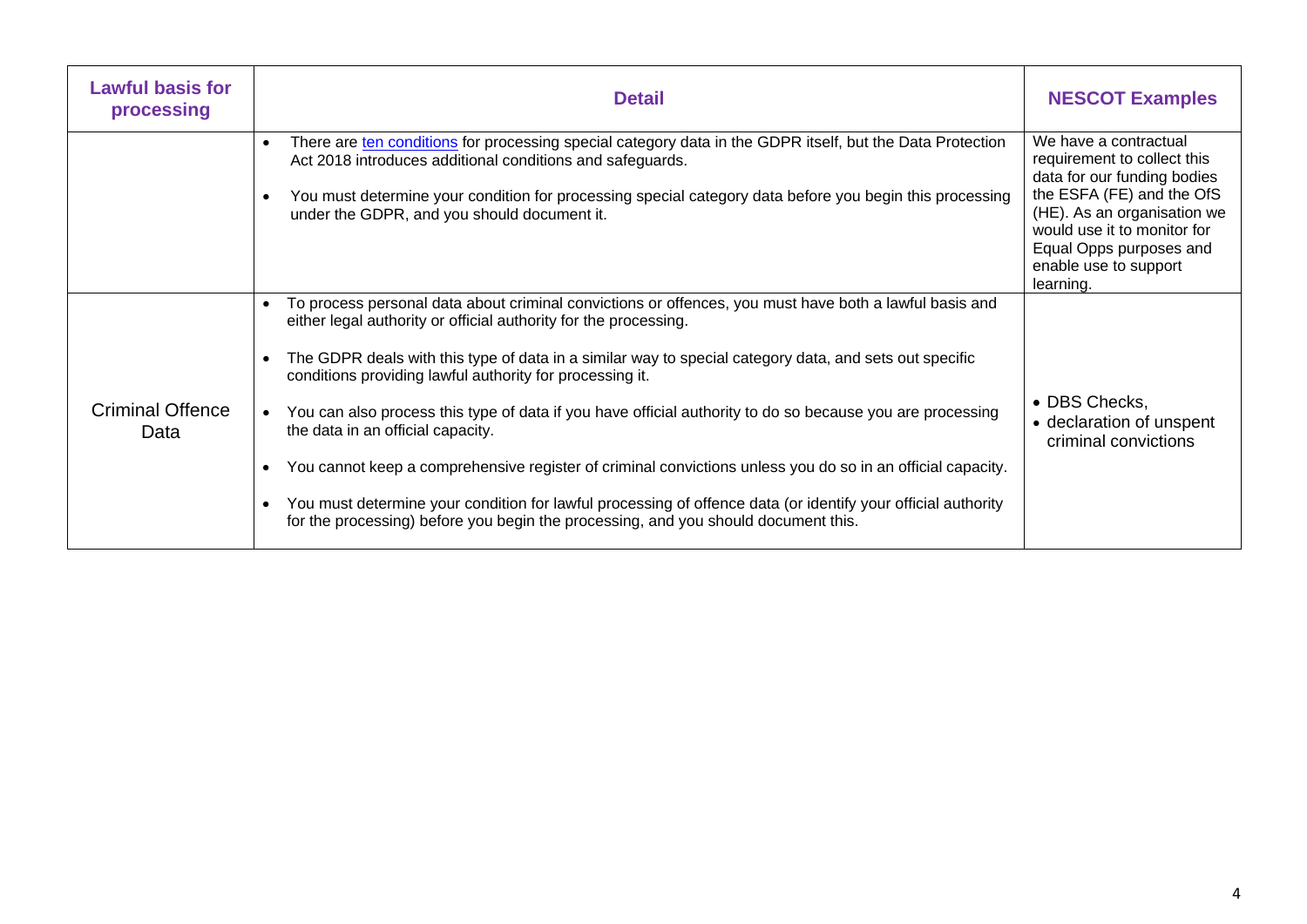## **The College's Data Protection Officer is Rob Greening, 0208 394 3241, [rgreening@nescot.ac.uk](mailto:rgreening@nescot.ac.uk)**

These principles apply to staff employed in all capacities at NESCOT, including voluntary staff such as governors and those on work placements.

- 1. All staff will process data about students on a regular basis, when marking registers, writing reports or references, or as part of a pastoral or academic supervisory role. Nescot will ensure through registration procedures, that all students give their consent to this sort of processing, and are notified of the categories of processing, as required by the 2018 Act. The information that staff deal with on a day-to-day basis will be 'standard' and will cover categories such as:
	- General personal details such as name and address,
	- Details about class attendance, course work marks and grades and associated comments.
	- Notes of personal supervision, including matters about behaviour and discipline.
- 2. Information about a student's physical or mental health; sexual life; political or religious views; trade union membership or ethnicity or race is sensitive and can only be collected and processed with the students' consent. If staff need to record this information, they should use the standard College forms and systems. **Under no circumstances may this information be stored outside (e.g. on locally held spreadsheets) of the core college systems.**

E.g.: recording information about dietary needs, for religious or health reasons prior to taking students on a field trip; recording information that a student is pregnant, as part of pastoral duties; recording information about a student's learning support needs.

- 3. All staff have a duty to make sure that they comply with the College's [Data Protection Policy.](https://portal.nescot.ac.uk/quality/Policies/Data%20Protection%20and%20Finance/NESCOT%20Data%20Protection%20Policy%20-%20Jun-18.docx) In particular, staff must ensure that records are:
	- accurate;
	- up-to-date;
	- fair;
	- limited to what is necessary in relation to the purpose for which it is collected and used.
	- kept and disposed of safely, and in accordance with the [College's Record Retention](https://portal.nescot.ac.uk/quality/Policies/Data%20Protection%20and%20Finance/NESCOT%20Records%20Retention%20Policy.docx) **Policy**
- 4. Staff must seek and get specific authorisation from a designated data controller (their manager) to hold or process data that is:
	- not standard data; or
	- sensitive data (eg the sort of information described in 2 above).

The only exception to this will be if a non-authorised staff member is satisfied that the processing of the data is necessary:

- in the best interests of the student or staff member, or a third person, or Nescot; AND
- he or she has either informed the authorised person of this, or has been unable to do so and processing is urgent and necessary in all the circumstances.

This should only happen in very limited circumstances, e.g. a student is injured and unconscious, but in need of medical attention, and a staff tutor tells the hospital that the student is pregnant or a Jehovah's witness.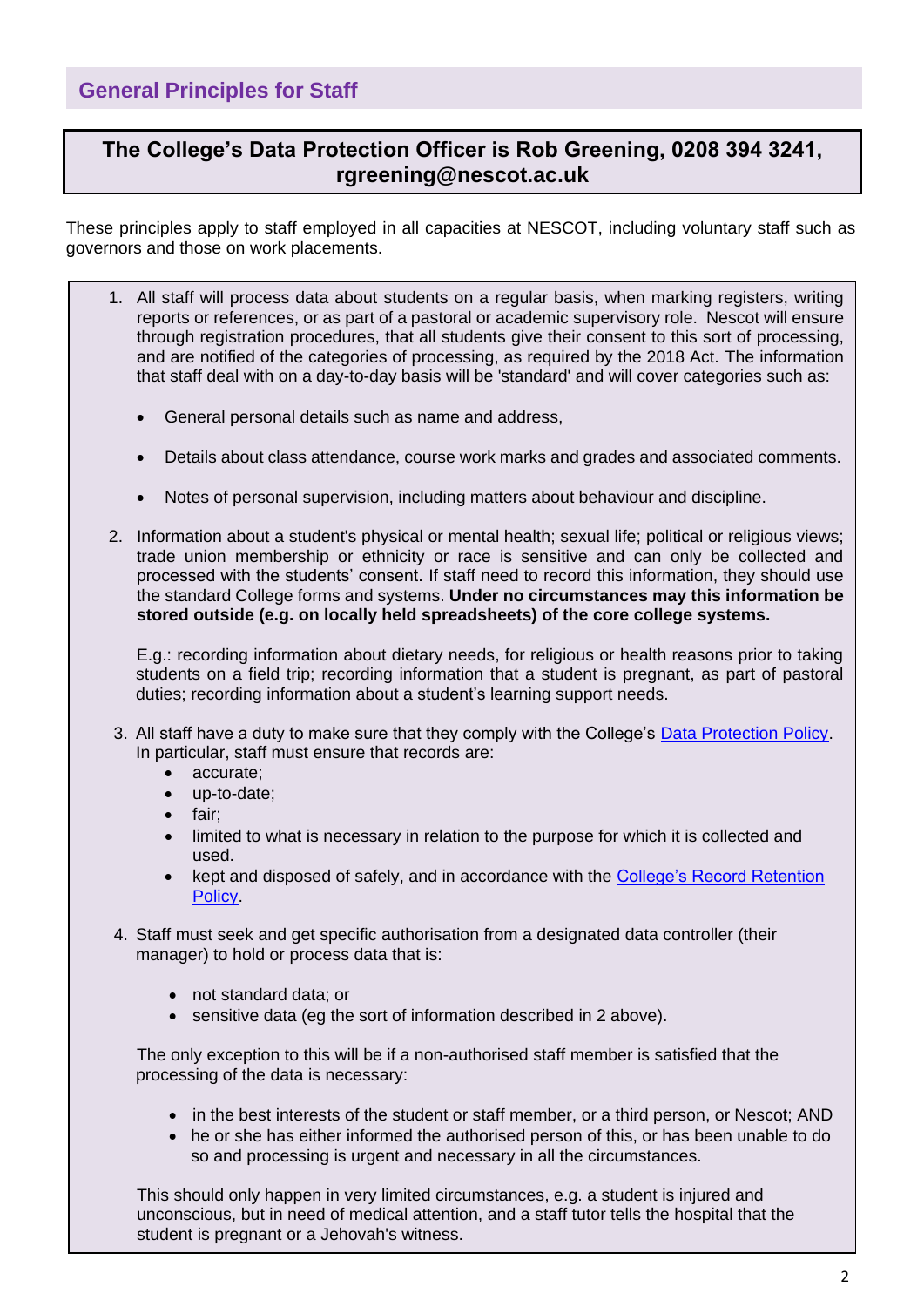- 5. All staff are responsible for ensuring that all data that they work with is kept securely.
- 6. Staff must inform the Data Protection Officer of personal data breaches immediately.
- 7. Staff must, in the first instance, pass any data subject access requests received to the Data Protection Officer.
- 8. If staff feel that a particular item of Personal Data needs to be kept for more or less time than the retention period set out in the Data Retention Policy, for example because there is a requirement of law, they should contact the Data Protection Officer for guidance.
- 9. If staff procure any services and/or systems which require the sharing of data they must ensure that contracts are in place which contain a data sharing agreement signed by both parties.
- 10. Before undertaking any marketing communications staff must have approval from the Head of Marketing that such communications and source datasets are GDPR compliant.
- 11. Personal data must not in any circumstances be shared outside of the College unless it is encrypted and shared with a party that the College holds a valid data sharing agreement.
- 12. Compliance with the Data Protection Policy is the responsibility of all members of Nescot. Any deliberate breach of the Data Protection Policy may lead to disciplinary action being taken, or access to College facilities being withdrawn, or even a criminal prosecution.
- 13. Assumptions should not be made. Any questions or concerns about the interpretation or operation of policies relating to data protection should be taken up with the Data Protection Officer.

## <span id="page-8-0"></span>**Use of Emails and SMS**

Staff should be careful as to what information they include in email communications concerning other individuals. Staff should stick to factual information only and avoid communicating opinions about others. Staff should remember that at any time that copies of emails may be requested by the data subject.

The contents of emails stored on your computer systems are,of course, a form of electronic record to which the general data protection principles apply. The contents of an email should not be regarded as deleted merely because ithas been moved to a user's 'Deleted items' folder.It may be particularly difficult to find information to which a data subject access request (DSAR) relates if it is contained in emails that have been archived and removed from your 'live' systems. Nevertheless, the right of subject access is not limited to the personal data to which it would be easy for you to provide access. Subject to certain exemptions, you must provide subject access to all personal data you hold, even if it is difficult to find. You may, of course, ask the requester to give you some context that would help you find what they want. Usually, once you have found the relevant emails, the cost of supplying a copy of the personal data within them is unlikely to be prohibitive. You cannot refuse to comply with a DSAR on the basis that it would involve disproportionate effort, simply because it would be costly and time consuming to find the requested personal data held in archived emails.

SMS text messages, being electronic communications, are also covered by by the data protection principles, both college accounts and personal accounts used for communications concerning college business. This means that should a data subject submit a DSAR then such communications could be included in the scope of the request.

Staff must utilise college email accounts and SMS messaging systems for communications about a data subject, rather than using personal accounts.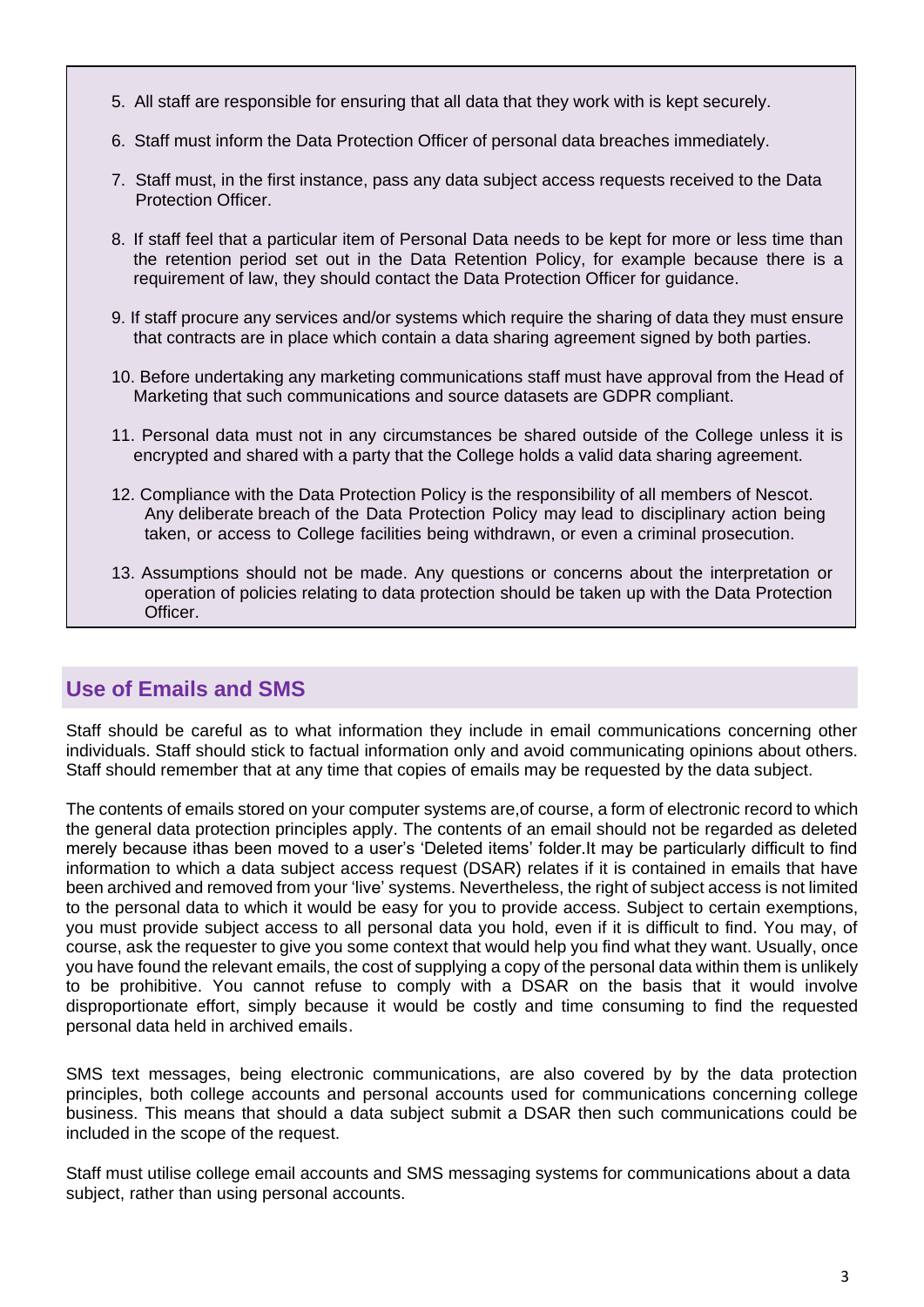#### <span id="page-9-1"></span><span id="page-9-0"></span>**Can I keep my own database/spreadsheet containing student personal details?**

No. It is college policy that staff do not keep and maintain their own personal databases (or spreadsheets) containing students' personal data. Storage of student personal data is limited to cross college systems. Should a staff member feel that the college systems not have the facility to store certain datasets then either the Vice Principal Planning & Information Services or the Head of Data Services should be consulted to review such datasets and their uses to see if provision for storage may be made in college systems. Should it be the case that provision is not able to be made within the core systems then the Vice Principal will review the datasets, assess data controls and security and if satisfied approve the use of the database/spreadsheet. By not complying with this you increase the risk of breaching GDPR.

It is the duty of staff to ensure that the Data Protection Officer is informed of all local data storage systems.

The appropriate core systems where information may only be stored may be seen in the table below:

| Type of personal data                                           | System where information may only be held         |
|-----------------------------------------------------------------|---------------------------------------------------|
| Learner enrolment records and contact details                   | <b>EBS &amp; PICS</b>                             |
| Employer contact details                                        | ProEngage                                         |
| Unit assessment tracking and monitoring data (all<br>provision) | ProMonitor                                        |
| Applicant records and contact details                           | Engage2Serve Applicant Management<br>System / EBS |
| <b>Apprenticeship Reviews</b>                                   | ProMonitor                                        |
| Personal records relating to financial support                  | PayMyStudent                                      |
| <b>Learning Support Records</b>                                 | <b>EBS/ ProMonitor</b>                            |
| Other stakeholder client contact information                    | Sharepoint/ Outlook                               |

#### <span id="page-9-2"></span>**Can I transport personal data off-site?**

You should not take any student personal data off-site. This includes storage on external memory devices such as USB sticks, laptops and personal electronic devices such as mobile phones and tablets. Should staff members wish to access student personal data when off-site then the data must be stored on and accessed from the college Sharepoint site or OneDrive. When accessing such data off-site then the staff member must ensure that the data protection principles are adhered to.

Staff should avoid using public cloud storage solutions as often the servers on which data is stored may be located outside of the EEA. The DPA requires that personal data "shall not be transferred to any country or territory outside the European Economic Area (EEA) unless that country or territory ensures an adequate level of protection for the rights and freedoms of data subjects in relation to the processing of personal data." For example, the popular cloud storage solution, Dropbox, stores files in secure storage servers. located in data centers across the United States, and thus outside of the EEA.

#### <span id="page-9-3"></span>**I access my work emails using my mobile phone, are there any safeguards that I need to put in place?**

You must have appropriate security in place to prevent the personal data you hold from being accidently or deliberately compromised. Staff need to comply with the *[Staff Acceptable IT Usage Agreement](https://portal.nescot.ac.uk/quality/Policies/ILT/Staff_Acceptable_Use_Agreement.pdf)*[.](https://portal.nescot.ac.uk/quality/Policies/ILT/Staff_Acceptable_Use_Agreement.pdf) You need to take appropriate measures to protect against unauthorised or unlawful access, for example if the device is lost or stolen. Thus, you should;

- Use a strong password to secure your devices;
- Avoid downloading emails to a removable memory card, such as a micro or mini SD card;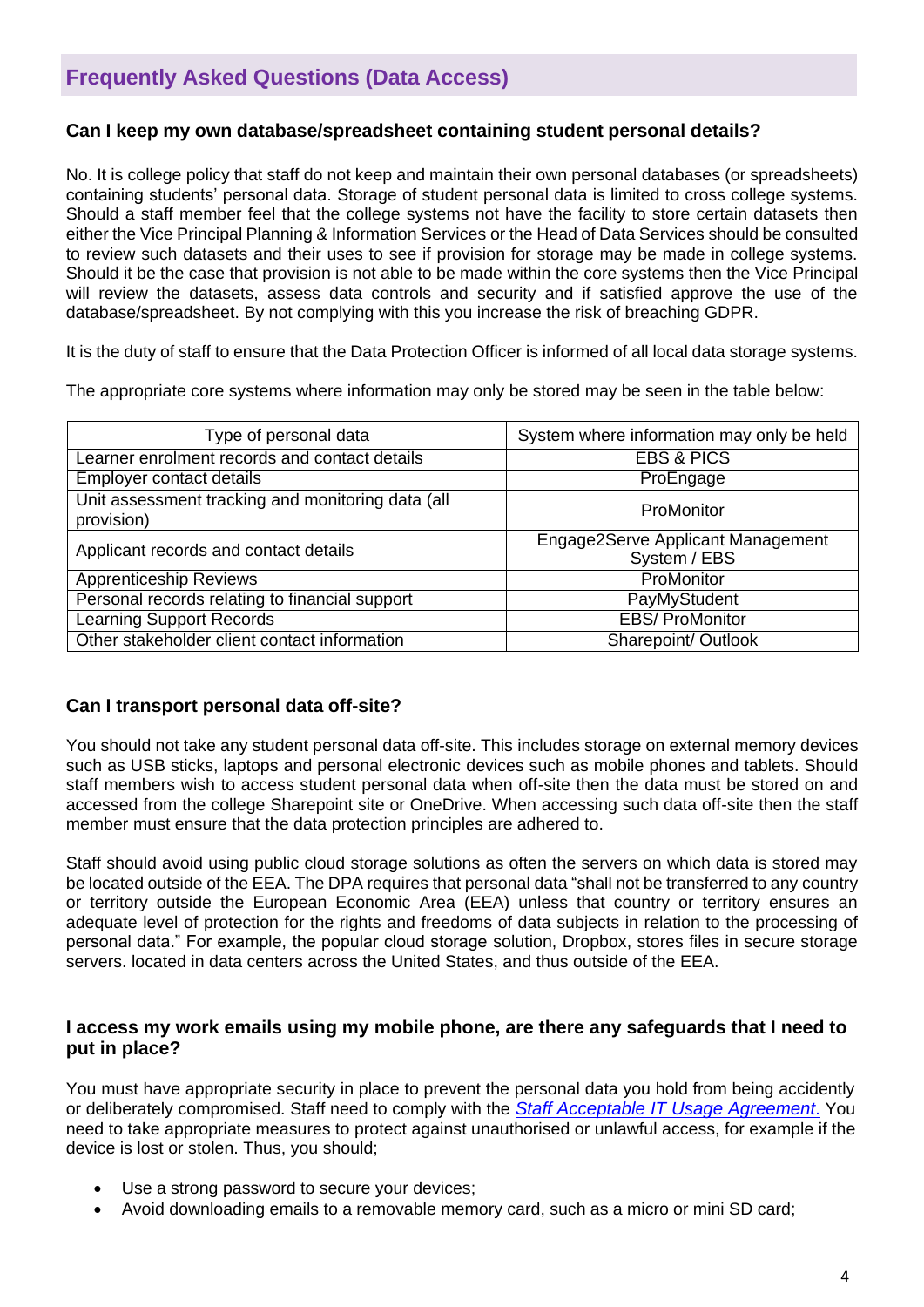- <span id="page-10-0"></span>• Ensure that access to the device is locked or data automatically deleted if an incorrect password is input too many times;
- Ensure that the device automatically locks if inactive for a period of time;
- Register devices with a remote locate and wipe facility to maintain confidentiality of the data in the event of a loss or theft;
- Make sure you have a process in place for quickly and effectively revoking access a device in event of a reported loss or theft;
- Regularly delete any email content downloaded on to the device.

## <span id="page-10-1"></span>**Frequently Asked Questions (Data Sharing)**

#### <span id="page-10-2"></span>**The police have contacted me requesting information to assist in a criminal investigation, what do I do?**

If you have the informed consent of the individual, then you can. If you cannot gain consent or gaining it might jeopardize the investigation (e.g. evidence is destroyed), then you need to consider if there is a duty or power, in law, to share information. If there is **a legal duty then disclosure is mandatory** and consent is not necessary. If there is **a legal power, you can disclose relevant information but it is not mandatory**, however do consider seeking consent or informing the individual.

You should inform any police officer requesting information that you may need to seek consent and do they still wish you to continue? Alternatively they may be able to satisfy you that consent would not be appropriate because of the nature of the investigation (via a **section 29 exemption form**). The most likely legal basis for disclosure to the police are:

It is **preferable that the police come with a signed section 29 exemption form**, however in some circumstances we will allow them to complete a NESCOT data sharing agreement.

#### **Legal Duty: (You MUST disclose, even without consent)**

- **Prevention of Terrorism Act (1989) and Terrorism Act (2000)** If you have gained information about terrorist activity you MUST inform the police.
- **The Road Traffic Act (1988)**

You have a statutory duty to inform the Police, when asked, the name and address of drivers who are allegedly guilty of an offence; do not disclose clinical information.

• **Court Order**

Where the courts have made an order, you must disclose the required information, unless the organisation decides to challenge the order in court.

#### • **Social Security Fraud Act (2001)**

Requires education institutions to provide any information to authorised officers of the Department for Work and Pensions or local authorities which they require for the investigation of fraud against the state benefit system. Refusal to provide the information can lead to prosecution of the institution.

#### **Legal Power: (You MAY disclose, but must consider implications of gaining consent)**

- **The Police and Criminal Evidence Act (1984)** You can pass on information to the Police, as the act creates a power to do so if you believe that someone may be seriously harmed. Serious arrestable offences include murder, rape, kidnapping and causing death by dangerous driving.
- **The Crime & Disorder Act (1998)**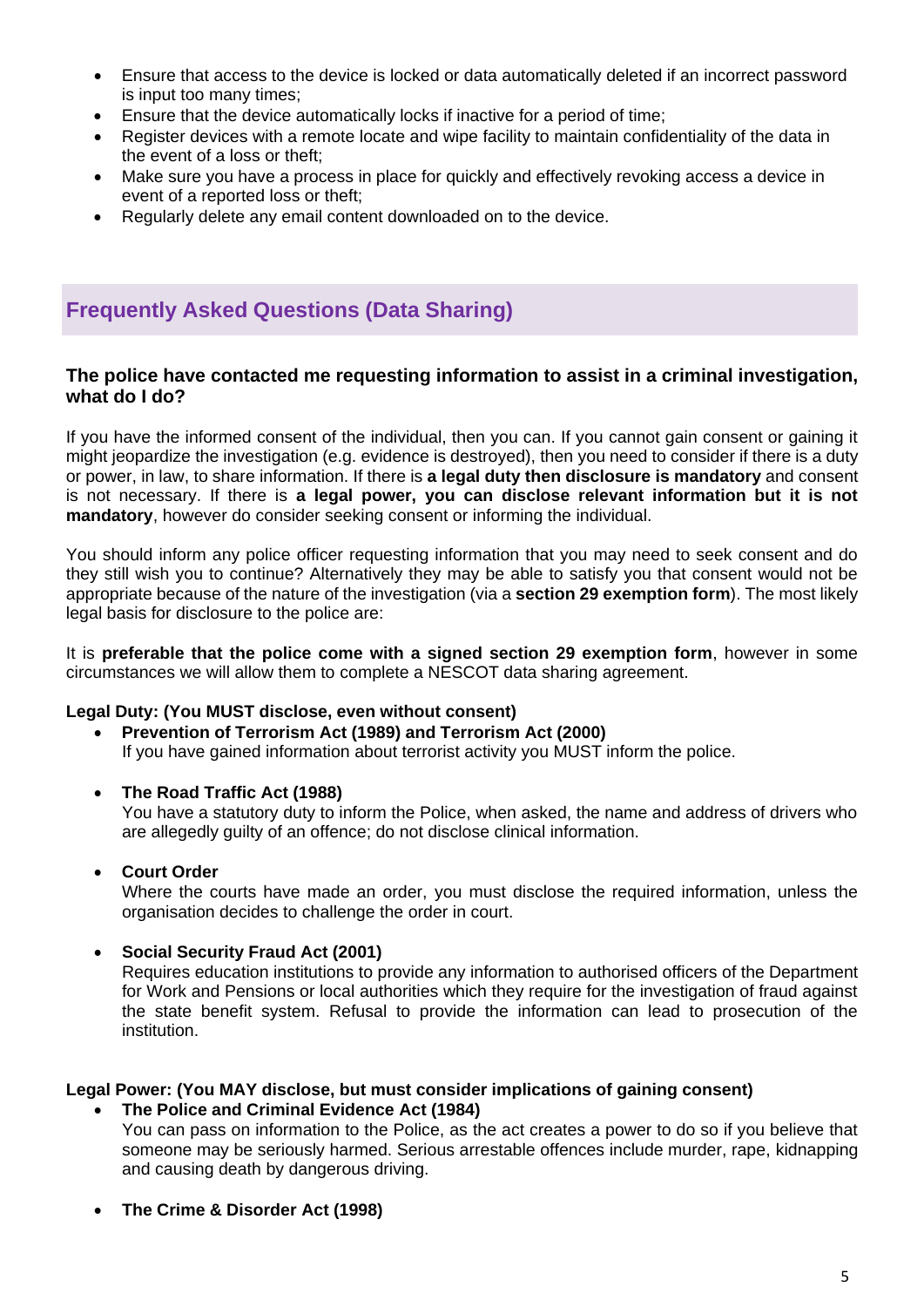Information may be required on an individual if there is a need for strategic cross-organisational planning to detect, prevent or reduce crime and disorder that an individual may be involved in. A nominated officer deals with such requests.

#### • **Multi Agency Public Protection (includes the Probation Service)**

The Criminal Justice and Court Services Act 2000, sets the framework for sharing information about potentially dangerous offenders. Information about individuals may be required by 'Multi Agency Risk Conferences'. If you are requested to provide information, you should consider gaining consent/informing the individual(s) unless this may cause more harm than good. If the risk presented by an individual(s) clearly cannot be effectively managed without information and gaining consent is inadvisable, then relevant information can be shared as it is in the interests of the public.

#### **Where gaining consent may be prejudicial to an investigation:**

The Police may seek personal information under an exemption of the Data Protection Act. A Section 29(3) exemption is used when making enquires which are concerned with:

#### **a) the prevention and detection of crime or b) the apprehension or prosecution of offenders**

and the view of the Police is that seeking consent or even informing the individual(s) about the transfer of data will prejudice the enquiry as they may destroy evidence or abscond. A section 29 exemption allows information to be provided by organisations without gaining consent.

- The Police will need to produce a Section 29(3) form requesting the information, signed by a Police Inspector who has decided to serve the exemption.
- You do not have to supply information, you may still seek consent/inform, however the Police have made a considered judgement about their need for information.
- Do not feel pressurised to give information because the police have requested it. It is reasonable to ask why it is needed and what is required before making a decision.

#### **Children in Need - Legislation:**

Under section 47 of the Children Act (1989) a Local Authority, working with other relevant agencies, must make all necessary enquiries to decide whether they should take any action to safeguard or promote a child's welfare. In such a situation, firstly confirm it is a section 47 enquiry and then release relevant information, unless 'to do so would be unreasonable in the circumstances of the case'. You do not have to gain consent of the parent or child or inform them.

If you suspect a child is being abused, but there is no request for information, you have a legal power to disclose information to Social Services (under 'vital interest' & 'medical purpose' conditions of the Data Protection Act) and/or the Police (under the Police & Criminal Evidence Act). Consider whether gaining consent or informing the child and parents would be beneficial or detrimental to the situation. If detrimental then disclosure without consent is permitted.

#### **Emergency Situations**

An emergency situation is one where we have reason to believe that there is a danger of death or injury to a member of the College or any other person. The police and other emergency services may urgently require personal data from us, and may not have time to complete a formal written request. In these circumstances, any staff member who has access to the data can legally disclose the information, but the safeguards below need to be met:

- 1. If possible, seek the authorisation of a senior manager before providing the data.
- 2. If the request is received by telephone, ask the caller to provide a switchboard number, and call them back through the organisation's switchboard before providing the data. This provides a basic (though not foolproof) way of checking that the call is genuine.
- 3. Ask the enquirer to follow up their request with a formal written request, so that we have this on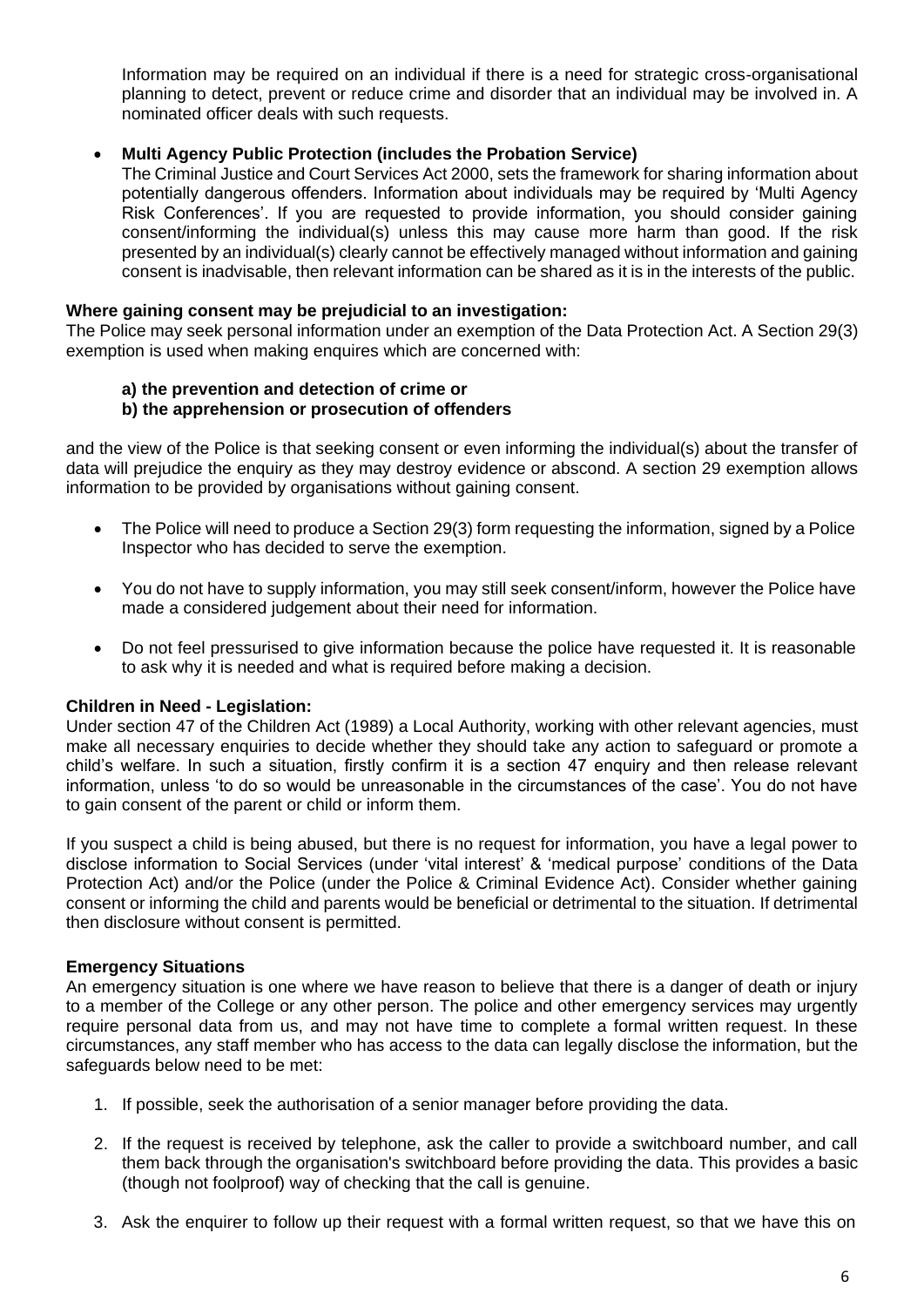file. Keep a record of the enquiry and your response, and pass details to the Data Protection Officer as soon as possible.

4. Do not be bullied into disclosing data if you have any doubt as to the validity of the request. Ask the enquirer to submit the request in writing, and refer the enquiry to those staff who normally deal with written requests

#### <span id="page-12-0"></span>**A parent phones to ask me for information about a student. Am I able to release information to them?**

Unlike schools who have specific obligations to disclose a pupil's educational record to a parent by virtue of The Education (Pupil Information) (England) Regulations 2005 the position for college students is less clear.

By signing the consent during enrolment students aged 18 years have given permission for the college to share information on their academic progress with their legal guardian(s). Staff should look up the student's record on EBS OnTrack to ensure that consent has been given.

Staff must be able to ensure that the person making the request is actually the parent/legal guardian so you will need to identify them in some way before you can give out any information. You can advise them that you need to verify their identity before you are allowed to share any information so you could advise that you will call them back using the "next of kin" number on the student record as for students aged under 19 years this should be the primary carer's number.

Where the parents are divorced then information on academic progress may only be shared with the parent who has custody of the child. Information may only be released to the other parent should the student give explicit consent for us to share with this parent. If in doubt to do not give out the information as disclosure could compromise the students' safety.

If sensitive personal data is involved (such as that relating to a disability, race, ethnic origin, health etc) then the conditions for disclosure are even more robust e.g. explicit consent is required, or disclosure is necessary to protect the vital interests of the student. Should the there be any concerns that the release of information would compromise the safety or well-being of the student then the information should be withheld.

#### <span id="page-12-1"></span>**I receive a data subject access request what should I do?**

Data subject access requests are managed by the Data Protection Officer. You should **immediately** first direct the person requesting the information to the form on the college website as they will have to submit evidence of their identification with their request. The form is located from the **Privacy** item in **the About Us** menu option.

On receipt of the completed form and evidence of identity the Data Protection Officer will manage the process in line with our [Rights of Individuals Policy](https://portal.nescot.ac.uk/quality/Policies/Data%20Protection%20and%20Finance/NESCOT%20Rights%20of%20Individuals%20Policy%20and%20Procedure.docx) and Procedure.

We have only one month to respond to such requests.

#### <span id="page-12-2"></span>**How will the College be collecting consents under the GDPR?**

The college will collect the following consents from every student during the enrolment process:

- Consent for NESCOT to send marketing communications
- Consent for NESCOT to discuss learner progress with employers
- Consent for NESCOT to discuss learner progress with parents/legal guardians (mandatory condition of enrolment for learners aged under 19)
- Consent for NESCOT to contact the Student Loans Company in relation to loans applications
- Consent to be contacted by the ESFA for the purposes of marketing or surveys.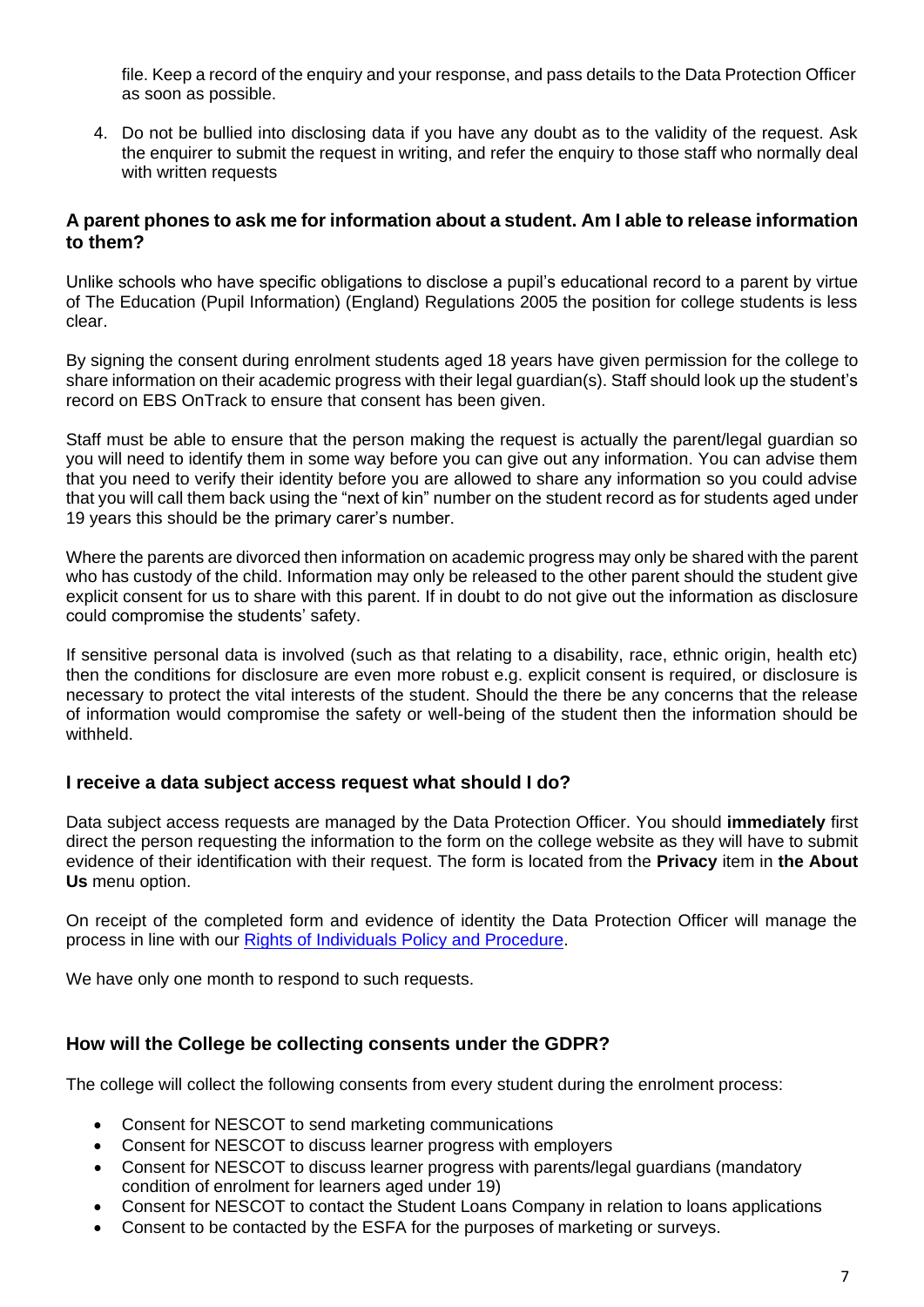Consent to be contacted by the Office for Students for surveys.

The Learning Support and Student Welfare Teams will collect consents to share data and discuss learners' progress with social/key workers, external agencies and local authorities.

The Employer Services Team will need to collect and record consents for marketing communications from employers in the course of engagement.

For any other activities where you wish to collect consent to send out marketing communications you will need to refer directly to the Data Protection Officer for advice.

The necessary consents need to be recorded in EBS or ProEngage, whichever is the most appropriate, including preferred method of contact, date consent was given and how the consent was given.

#### <span id="page-13-0"></span>**What should I do if I become aware of a personal data breach?**

A personal data breach is: "a breach of security leading to the accidental or unlawful destruction, loss, alteration, unauthorised disclosure of, or access to, personal data transmitted, stored or otherwise processed in connection with the provision of a public electronic communications service".

In the event that you have been made aware of a personal data breach then you must immediately notify the Data Protection Officer who will follow our [Personal Data Breach Policy and Notification Procedure](https://portal.nescot.ac.uk/quality/Policies/Data%20Protection%20and%20Finance/NESCOT%20Personal%20Data%20Breach%20Policy%20and%20Notification%20Procedure.docx) commence an investigation. Our DPO will only have 72 hours to complete an investigation and notify the Information Commissioners Office (ICO).

#### <span id="page-13-1"></span>**Are confidential references subject to data access requests?**

From time to time you may give or receive references about an individual, eg in connection with their employment, or for educational purposes. Such references are often given 'in confidence', but that fact alone does not mean the personal data included in the reference is exempt from subject access.

The DPA distinguishes between references you give and references you receive. References you give are exempt from subject access if you give them in confidence and for the purposes of an individual's education, training or employment or the provision of a service by them.

**There is no such exemption for references you receive from a third party. I**f you receive a DSAR relating to such a reference, you must apply the usual principles about subject access to decide whether to provide some or all of the information contained in the reference.

#### **Example**

Company A provides an employment reference for one of its employees to company B. If the employee makes a SAR to company A, the reference will be exempt from disclosure. If the employee makes the request to company B, the reference is not automatically exempt from disclosure and the usual subject access rules apply.

So as the example shows although there is no requirement for you to disclose the contents of a reference that you have provided the data subject could request the disclosure from the entity that you have provided the reference to. Thus, staff should ensure that the content of any reference contains only factual information that can be evidenced if challenged and avoid any opinions that cannot be clearly evidenced.

#### <span id="page-13-2"></span>**If a company approaches us for a reference for a former student, do we have to contact the former student to request consent?**

No. By providing the College as a referee the former student has given consent to the employer. There is a legitimate interest in providing the reference to the company as it would be in the best interests of the former student.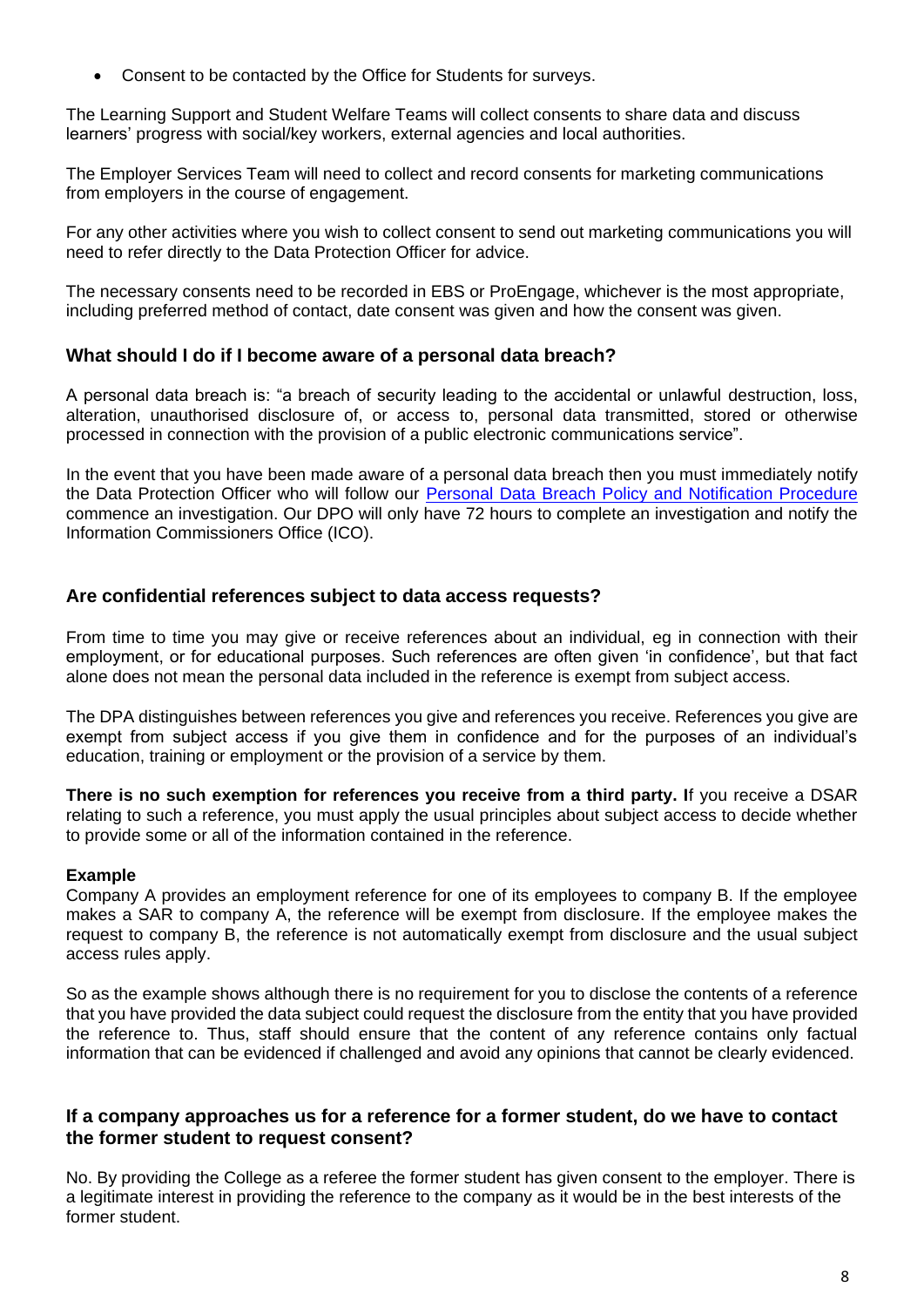#### <span id="page-14-0"></span>**I am in the process of procuring a new cloud-based system which requires access to our student data, what should I do to ensure compliance with GDPR?**

The GDPR requires us to have a contract in place with the supplier that contains clauses relating to data sharing, data processing, data retention and data security. All contracts must be passed to the College Procurement & Contracts Officer to ensure contract compliance before passing the contract to the Deputy Principal for signature.

#### <span id="page-14-1"></span>**I need to share data with an external agency/authority/awarding body/service provider, what should I do to ensure compliance with GDPR?**

In the first instance you must seek approval from the Data Protection that the data sharing is permissible under the GDPR. You would then need to request that a Data Sharing Agreement drawn up between both organisations (most organisations should have their own templates for these). These agreements must contain clauses relating to data sharing, data processing, data retention and data security. All agreements must be passed to the College Procurement & Contracts Officer to ensure contract compliance before passing the contract to the Deputy Principal for signature.

#### <span id="page-14-2"></span>**An employer phones to ask me for information about an apprentice. Am I able to release information to them?**

Only if we have the learner has provided consent and we have it recorded on our system.

#### <span id="page-14-3"></span>**I am required to share information with an external agency or local authority, what should I have in place to allow this?**

You should have in place signed consent for sharing from the student or if the student has severe learning difficulties from their parent/legal guardian. You must also have in place a data sharing agreement with that agency or local authority. These data sharing agreements need to be passed in the first instance to our Procurement & Contracts Officer who will review before passing them to the Deputy Principal for signature. The Deputy Principal will returned signed copies to yourself, the Data Protection Officer and the Procurement & Contracts Officer.

#### <span id="page-14-4"></span>**How do I share personal and sensitive information outside of the College?**

Before you share personal data you must ensure you have a data sharing agreement in place and the relevant consent or in lieu of consent the relevant lawful basis for sharing. Information must be in an encrypted format. You can send the information via the EGRESS email system, a secure file sharing system, encrypted PDF or encrypted zip file. Password should always be send in a separate email. You are using a file sharing system then you must ensure that the servers for the system are located in the EEA. For example, DropBox is hosted in the USA and as such is not permissible to use.

#### <span id="page-14-5"></span>**A third party has asked me to share someone`s contact details. Can I share?**

You may only share if you have the permission of the person whose details you intend to share.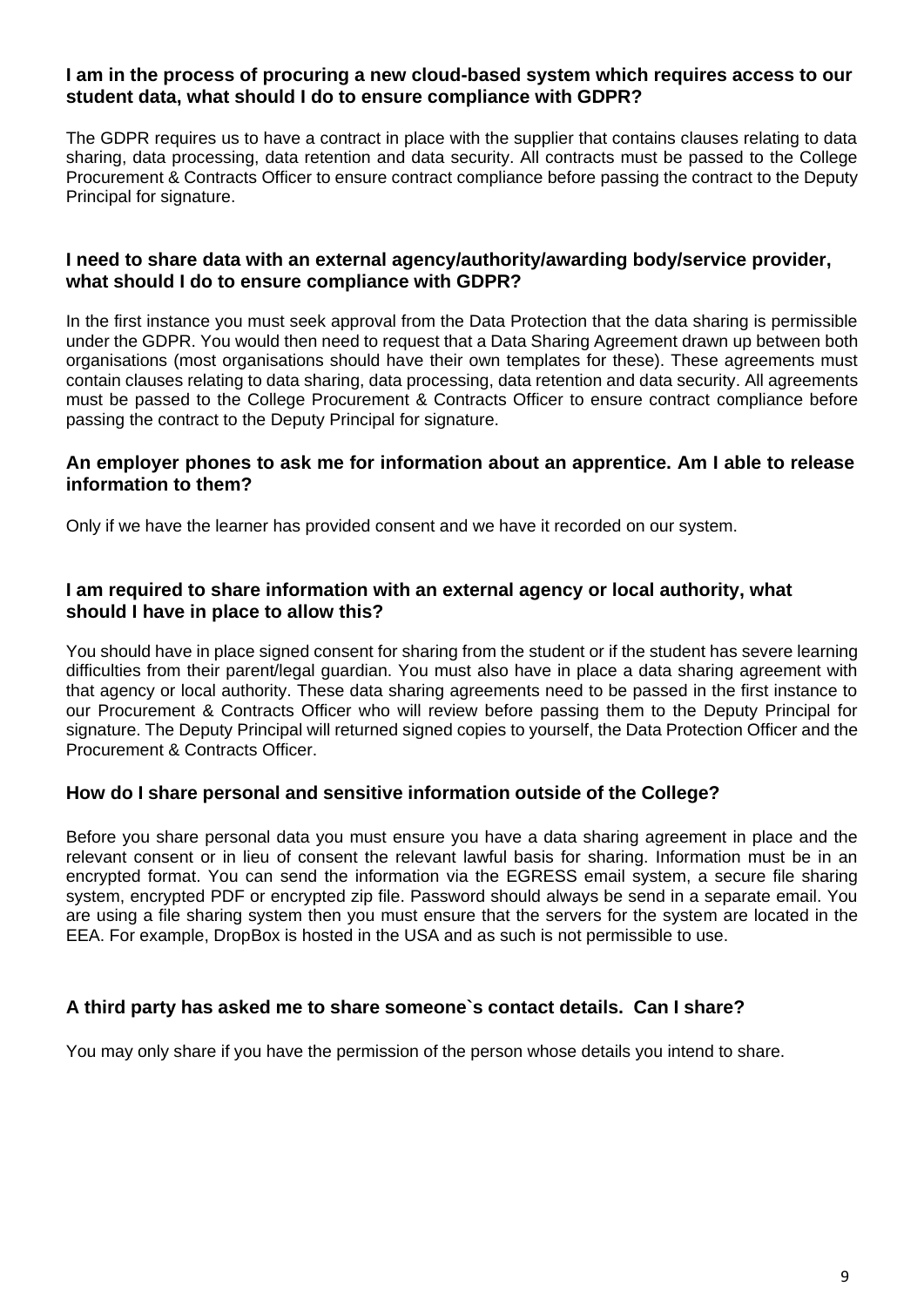#### <span id="page-15-1"></span><span id="page-15-0"></span>**Are "keep warm communications" to applicants classed as marketing communications?**

No. Applicants are classed as existing customers who are in the process of procuring a service from us. Such communications are part of the application process and thus the service that they subscribed to.

#### <span id="page-15-2"></span>**I do not have consents to contact past employers/clients, how do I get around this, to send out marketing communications?**

If the employer/client is an existing customer, that it is someone to who you are currently providing a service or are negotiating providing a service then you can still send them marketing communications but must provide them with the ability to unsubscribe from such communications.

For any past employers/clients for whom you do not have consents given post the introduction of GDPR (25th May 2018) you cannot send them marketing communications. However, you can look up the general address, telephone number or organisation email address for the company on their website and send a communication, direct to say the HR Manager or CEO. As you are not using personal data this falls outside of the GDPR.

Full details on direct marketing communications may be found in the Direct Marketing [Guidelines](https://portal.nescot.ac.uk/quality/Policies/Data%20Protection%20and%20Finance/Staff%20Guidelines%20for%20Direct%20Marketing%20-%20FINAL%20%20-%20Jun-18.docx) for Staff

#### <span id="page-15-3"></span>**I would like to send out a marketing communication. What should I do to ensure GDPR compliance?**

Ensure that the data you have sourced is from one of the central college systems only as that will be where consents are held. If sourcing data from MIS they will ensure that the consent fields are including in the data exports so you can strip out any records where consent has not been given. You then need to share your communication and information on your data source with the Head of Marketing, who will grant approval or provide feedback on how to ensure that the communication is both appropriate and GDPR compliant.

#### <span id="page-15-4"></span>**I sometimes record casual, unprofessional comments about staff or students in emails and on ProMonitor. Are there any implications?**

Yes, there certainly are implications. Should a student or staff member submit a data subject access request then the College is legally obliged to share all of the information that we hold about them. This would include any emails in which they are named (redacted so as not to disclosed third party information) and **all records from all systems**, so comments (including "confidential comments" on ProMonitor would be included. If you wish to make comments to a colleague that you would never like a student to see then I suggest that you do this verbally.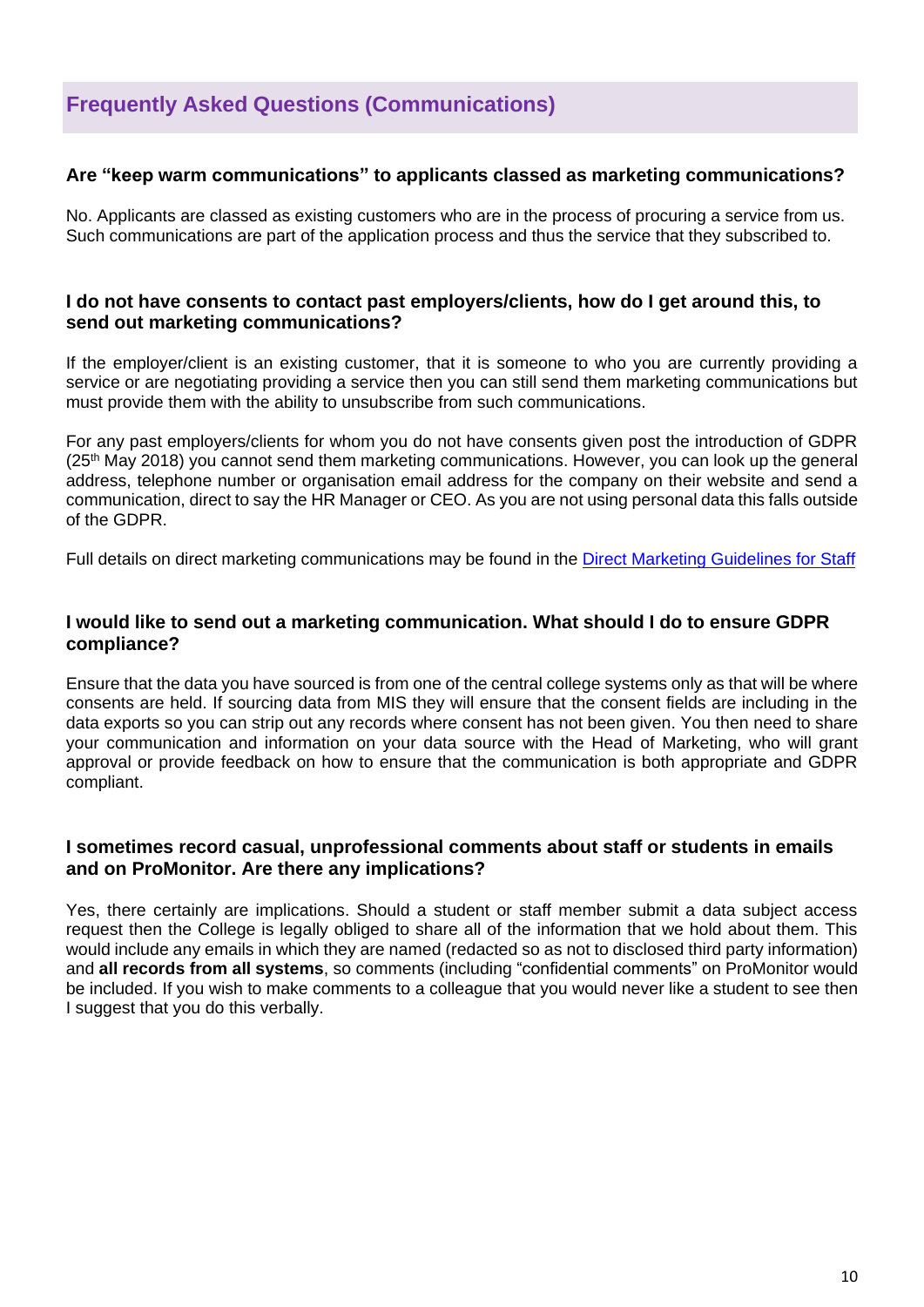#### <span id="page-16-1"></span><span id="page-16-0"></span>**A student or staff member wishing to update their personal details on our systems. How do they do this?**

Please direct them to the Change of Details Request Form on the college website. The form is located from the Privacy item in the About Us menu option. Our Data Services Team will progress the change in line with our [Rights of Individuals Policy](https://portal.nescot.ac.uk/quality/Policies/Data%20Protection%20and%20Finance/NESCOT%20Rights%20of%20Individuals%20Policy%20and%20Procedure.docx) and Procedure.

## <span id="page-16-2"></span>**Frequently Asked Questions (Data Security/Storage)**

#### <span id="page-16-3"></span>**We keep student work files and portfolios in our staff office on shelves, is that permissible?**

With such files it is not always possible due to volumes to lock these away. At the very least staff must ensure that if they are the only person in the office that they ensure that the door is locked when they leave.

#### <span id="page-16-4"></span>**When I leave my shared office can I leave my PC on?**

Depending on the duration you will be out of the office the PC should either be fully shutdown or the screen lock in place when you leave the office.

#### <span id="page-16-5"></span>**We keep paper copies of forms that contain personal information is that fine?**

The College is actively progressing to paperless working. We should avoid having paper files as there is a higher risk of a data breach or data loss. All of the college systems facilitate scanning and uploading of paper records. All paperwork relating to student records should be uploaded against the student record in EBS. ProMonitor (student tracking), ProEngage (CRM), Engage2Serve (applications), Resource (finance) and CIPHR (staff records) have this facility. We also have Filestream and Sharepoint as electronic document storage solutions. If you are unsure of where to store your electronic documents please contact the Head of Data Services for advice. Once scanned all paper copies must be securely disposed off.

If for any reason you cannot avoid having paper files then you need to make provision to ensure that these files are securely stored and only accessible by authorised staff.

To ensure minimum risk managers should put in place a Clear Desk Policy to ensure that all personal data is locked away at the end of the day and not lft on desks or in-trays. Managers will also be accountable in the event of a data breach by a member of their staff if they have not put in place appropriate safeguards.

All paper files relating to student records my only be stored in the CIS Data Services office.

#### <span id="page-16-6"></span>**How do I securely dispose of paper records?**

The GDPR is very explicit about disposal of information. Any documentation that contains personal data must be disposed of securely. All managers must at the end of the academic year review the retention schedule for the data that the hold and ensure that provision is made promptly for secure disposal. In the first instance documentation should be shredded (shredder is located in the LRC). If this is no feasible then staff should obtain secure disposal sacks from the Facilities Manager, being mindful that the college has to pay a fee for the disposal of each sack.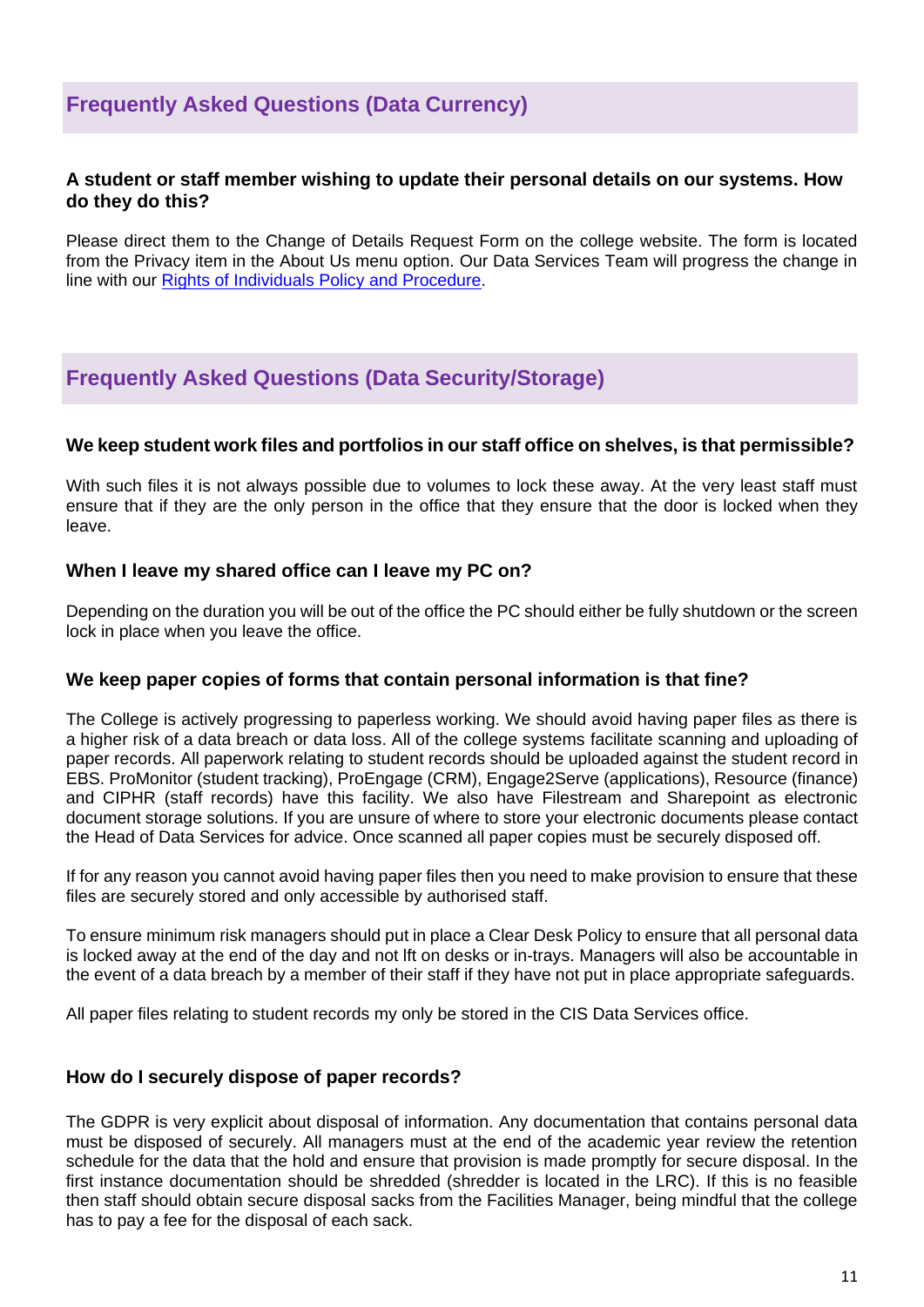Filled secure disposal sacks must be securely locked away until collected by the disposal company.

Please see the College's [Record Retention](https://portal.nescot.ac.uk/quality/Policies/Data%20Protection%20and%20Finance/NESCOT%20Records%20Retention%20Policy.docx) Policy.

#### <span id="page-17-0"></span>**What is the process for deletion of electronic records?**

Electronic records must be deleted in line with the Record Retention Policy. Managers are responsible for ensuring that records for their areas stored on Sharepoint, network drives or Filestream are deleted once their retention period has expired. Each of our core management information systems has an "owner". The owner is responsible for working with software suppliers to ensure record deletion, once the retention schedule has expired.

| System                                   | "Owner"                             |
|------------------------------------------|-------------------------------------|
| <b>EBS Student Record System</b>         | <b>Head of Data Services</b>        |
| <b>PICS Apprenticeship MI System</b>     | <b>Head of Data Services</b>        |
| Engage2Serve Applicant Management System | Head of Advice & Guidance           |
| ProMonitor                               | <b>Director of PDBW</b>             |
| ProEngage                                | <b>Head of Business Development</b> |
| ProAchieve                               | <b>Head of Data Services</b>        |
| <b>ATLAS</b> / EBS Learning Support      | <b>Director of Student Support</b>  |
| Horizon Library Loans System             | <b>Head of Learning Resources</b>   |
| Resource                                 | <b>Head of Finance</b>              |
| PayMyStudent                             | <b>Student Finance Officer</b>      |
| <b>BKSB</b>                              | MathsTeam Manager                   |
| <b>CIPHR</b>                             | <b>Director of Human Resources</b>  |
| <b>START Careers Management</b>          | Head of Advice & Guidance           |

#### <span id="page-17-1"></span>**How do I archive my records?**

Paper records should be scanned and stored the appropriate system or location. Sometimes this will not always be feasible. In such instances where a physical archive is required then this must be appropriately managed. Some rules to follow:

- Your archive must be in a secure location where only authorised members of your team have access. It should have more secure access than being in a location that is secured by only a "general college key".
- You must have a log book to record the contents of your archiving. So essentially nature of records, date archived, archived by, date due for disposal and date actually disposed. This will make it easier for future data protection audits.
- Archived records should only be stored in archiving boxes or archiving bags, clearly labelled with content, date archived and date when due for disposal.
- Archives must be well ordered, with the most recent archiving located at the back and the oldest at the front. This will greatly assist the disposal process.
- You must at all times know the location and status of your archived records.